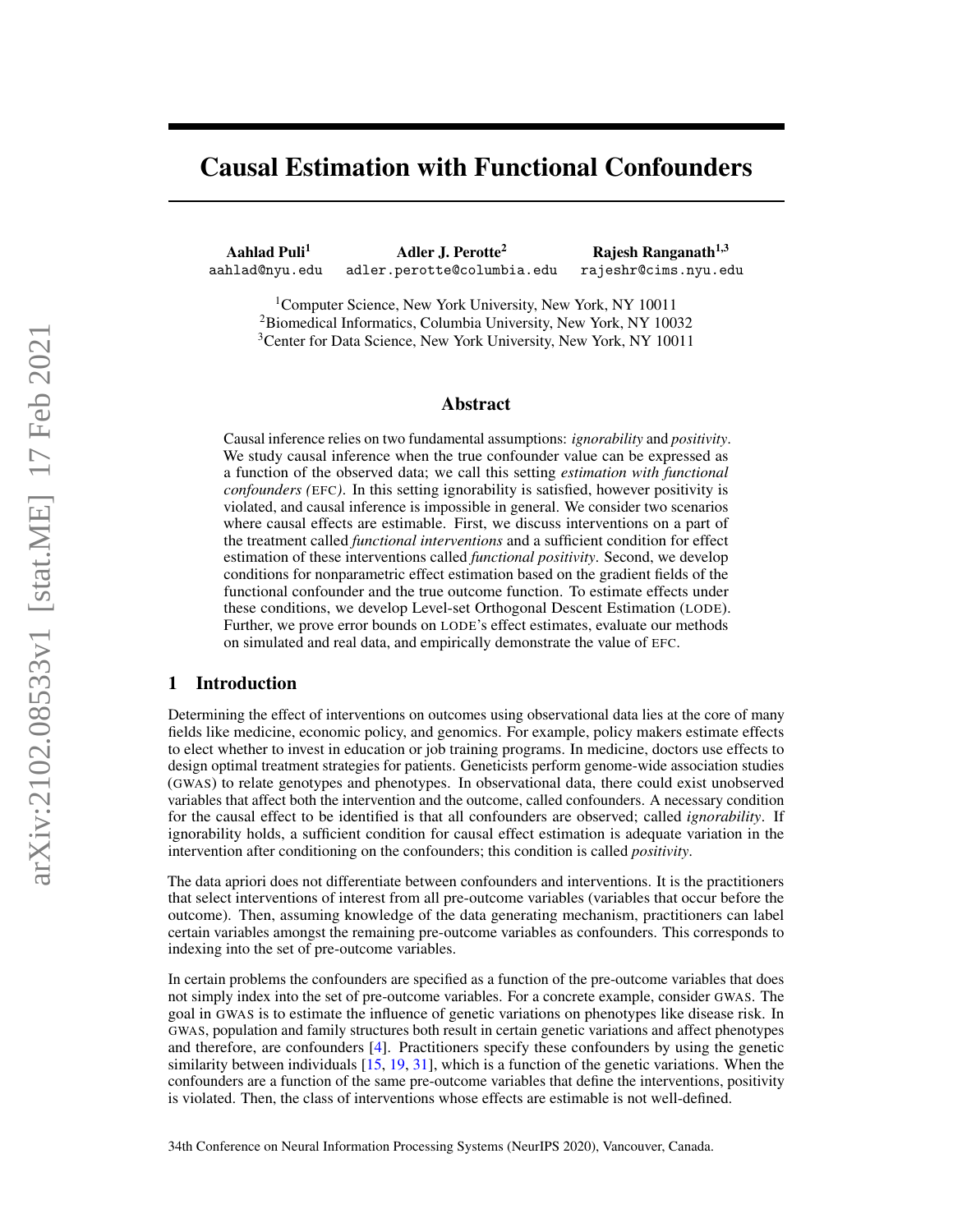We study causal effect estimation in such settings, where a function of the pre-outcome variables provides the confounder and these same pre-outcome variables define the intervention. We call this estimation with functional confounders (EFC). In EFC, one column in the observed data is the outcome and all others are pre-outcome variables. We assume access to a function  $h(\cdot)$  that takes as input the pre-outcome variables and returns the value of the confounder. Further, we assume these confounders give us ignorability. In settings like GWAS, the function h reflects the practitioner-specified function that captures the genetic variation influenced by the population structure. In traditional observational causal inference (OBS-CI),  $h(\cdot)$  reflects the selection of certain variables in the data and labelling them as confounders. In EFC, two different values of the confounder are never observed for the same setting of the pre-outcome variables. This means that positivity is violated and the effects of only certain interventions may be estimable.

We address this issue in two ways. First, we investigate a class of plausible interventions that are *functions* of the observed pre-outcome variables, called functional interventions. We develop a sufficient condition to estimate the effects of said functional interventions, called functional positivity (F-POSITIVITY). Second, we consider intervening on all pre-outcome variables, called the *full* intervention. We develop a sufficient condition to estimate the effect of the *full* intervention, called causal redundancy (C-REDUNDANCY). For an intervention, given a confounder value, C-REDUNDANCY allows us to compute a surrogate intervention such that the conditional effect of the surrogate is equal to that of the original intervention. We also show that such surrogate interventions exist only under a certain condition that we call Effect Connectivity, that is necessary for nonparametric effect estimation in EFC. This condition is satisfied by default in traditional OBS-CI if ignorability and positivity hold. Then, we develop an algorithm for causal estimation assuming C-REDUNDANCY, called Level-set Orthogonal Descent Estimation (LODE), which estimates effects using surrogate interventions. If the surrogate is not estimated well, LODE's estimates are biased. We establish bounds on this bias that capture the mitigating effect of the smoothness of the true outcome function.

Related work The problem of genome-wide association studies (GWAS) is to estimate the effect of genetic variations(also called single nucleotide polymorphisms (SNPs)) on the phenotype [\[29\]](#page-10-3). The ancestry of the subjects acts as a confounder in GWAS. In GWAS practice, principle component analysis (PCA) and linear mixed models (LMMs) are used to compute this confounding structure [\[19,](#page-10-1) [31\]](#page-10-2). Lippert et al. [\[15\]](#page-10-0) suggest estimating the confounders and effects on *separate* subsets of the SNPs. This separation disregards the confounding that is captured in the interaction of the two subsets of SNPs. GWAS is a special case of effects from multiple treatments (MTE) where the confounder value is specified via optimization as a function of the pre-outcome variables  $[20, 30]$  $[20, 30]$  $[20, 30]$ . In all these settings, positivity is violated and not all effects are estimable. We provide an avenue for nonparametric effect-estimation of the full intervention under a new condition, C-REDUNDANCY.

Traditional observational causal inference (OBS-CI) review We setup causal inference with Structural Causal Models [\[17\]](#page-10-6) and use  $do(t = t^*)$  to denote making an intervention. Let t be a vector of the interventions, z be the confounder, and y be the outcome. Let  $\eta \sim p(\eta)(\eta \perp (z, t))$  be noise. With f as the *outcome function*, we define the causal model for traditional OBS-CI as <sup>[1](#page-1-0)</sup>:

$$
z \sim p(z), \quad t \sim p(t|z), \quad y = f(t, z, \eta).
$$

Let  $p(y, z, t)$  denote the joint distribution implied by this data generating process. The effects of interest under the full intervention  $do(t = t^*)$  are the average and *conditional effect* 

$$
(\text{average}) \quad \tau(\mathbf{t}^*) = \mathbb{E}_{z,\eta} f(\mathbf{t}^*, z, \eta) \qquad \qquad (\text{conditional}) \quad \varphi(\mathbf{t}^*, z) = \mathbb{E}_{\eta} [f(\mathbf{t}^*, z, \eta)]. \qquad (1)
$$

With observed confounders, two assumptions make causal estimation possible: *ignorability* and *positivity*. Ignorability means that *all* confounders z are observed in data. Conditioning on all the confounders, the outcome under an intervention is distributed as if conditional on the value of the intervention:  $p(y = y_1 | do(t = t^*), z = z) = p(f(t^*, z, \eta) = y_1) = p(y = y_1 | t = t^*, z = z)$ z). This allows the expression of average effect as an expectation over the *observed* outcomes  $\tau(t^*) = \mathbb{E}_{z,\eta}[f(t^*, z, \eta)] = \mathbb{E}_z \mathbb{E}[y | z, t^*]$ . The conditional expectation only exists for all  $t^*$  if  $p(y | z, t = t^*) = p(y, z, t = t^*)/p(z)p(t = t^* | z)$  exists. *Positivity* guarantees this existence

(positivity)  $\forall t^* \in \text{supp}(t) \quad p(z = z) > 0 \implies p(t = t^* | z = z) > 0.$  (2)

<span id="page-1-0"></span><sup>&</sup>lt;sup>1</sup>We focus on f that generates y from t, z. SCMs generally specify the function that generates t from z also.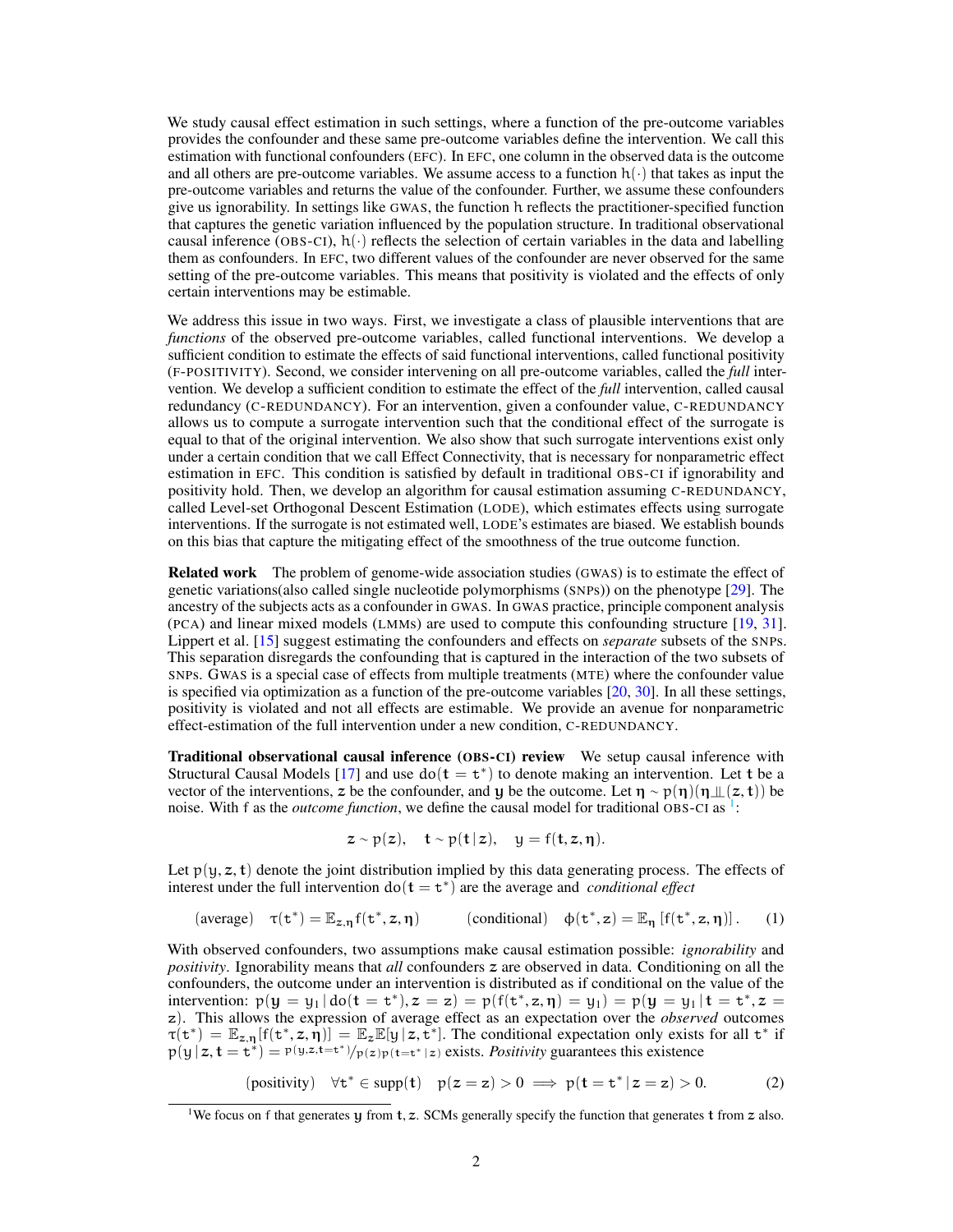<span id="page-2-0"></span>

Figure 1: Causal Graphs for Traditional OBS-CI vs. EFC.

### 2 Estimation with functional confounders

In traditional OBS-CI, causal estimation relied on knowing the confounders. In this section, we consider settings where confounders are known via a function of the pre-outcome variables  $h(t) = z$ . We call this setting *estimation with functional confounders (*EFC*)*. An example of this is GWAS, where SNPs (the pre-outcome variables) are used to estimate the confounding population structure through methods like PCA [\[31\]](#page-10-2). Assuming the confounders are a function of the pre-outcome variables violates positivity in general. Positivity is violated in this setting because

 $\forall t_1, t_2 \in \text{supp}(\mathbf{t}) \text{ s.t. } h(t_2) \neq h(t_1) \implies p(z = h(t_2)) \mathbf{t} = t_1) = 0 \neq p(z = h(t_2)) > 0$ In words, two different confounder values cannot occur for the same t. A positivity violation precludes nonparametric effect estimation of the full intervention  $do(t = t^*)$ .

Positivity and Regression Identifiability Positivity can be viewed as providing identifiability. To see this, let the confounder be  $z = h(t)$  and the outcome be  $y(t, z, \eta) = z + h(t)$ . Now consider regressing z and t onto y. Then, functions  $y = \alpha z + \beta h(t)$  indexed by α,  $\beta$ , such that  $\alpha + \beta = 2$ , are consistent with the observed data. Thus, there exist infinitely many solutions to the conditional expectation of y on  $(t, z)$ , meaning that the regression is not identifiable. Assuming positivity necessitates sufficient randomness to identify the regression and thus the causal effect. A violation of positivity means that nonparametric estimation of causal effects needs further assumptions.

#### 2.1 Setup for EFC

In EFC, the confounder is provided as a non-bijective function h of the pre-outcome variables t. To reflect this property, we use  $h(t)$  to denote the confounder. As an illustrative example, let G be the Gamma distribution and consider  $z \in \{-1, 1\}$ ,  $p(z = 1) = 0.5$  is the confounder and the intervention of interest is  $\mathbf{t} = z * \mathcal{G}(1, \exp(z))$ . Note sign( $\mathbf{t}$ ) = z meaning that  $h(\mathbf{t}) = \text{sign}(\mathbf{t})$  is the confounder. [Figure 1](#page-2-0) shows causal graphs connecting our EFC notation to that in traditional OBS-CI. With noise  $\eta \sim p(\eta)(\eta \perp \! \! \perp t)$ , our causal model samples, in order, the confounder "part" of pre-outcome variables h(t), the pre-outcome variables t, and the outcome y via the *outcome function*  $f^2$  $f^2$ :

$$
h(\mathbf{t}) \sim p(h(\mathbf{t})) \quad \mathbf{t} \sim p(\mathbf{t} | h(\mathbf{t})) \quad \mathbf{y} = f(\mathbf{t}, h(\mathbf{t}), \boldsymbol{\eta})
$$

Similar to traditional OBS-CI, for an intervention  $t^*$  the average effect,  $\tau(\cdot)$ , and the conditional effect,  $\phi(\cdot, \cdot)$  at  $h(\tau_2^*)$ , respectively, are defined as:

$$
\tau(\mathtt{t}^*) = \mathop{\mathbb{E}}_{h(\mathtt{t}),\eta} [f(\mathtt{t}^*,h(\mathtt{t}),\eta)], \qquad \varphi(\mathtt{t}^*,h(\mathtt{t}^*_2)) = \mathop{\mathbb{E}}_{\eta} [f(\mathtt{t}^*,h(\mathtt{t}^*_2),\eta)]. \qquad \qquad (3)
$$

As the pre-outcome variables determine the confounder, positivity is violated. Further, the *outcome function*  $f(t, h(t), \eta)$  could recover the exact value of  $h(t)$  from t instead of its second argument. Thus, two different outcome functions could lead to the same observational data distribution, posing a fundamental obstacle to causal effect estimation. This is the central challenge in EFC.

#### 2.2 Causal Questions With Functional Positivity

Without positivity, we can only estimate the effects of certain functions of t. We call such interventions, on some function  $g(t)$ , *functional interventions*. The implied causal model for the outcome for functional intervention value  $g(t^*)$  and confounder value  $h(t^*)$  is first  $t \sim p(t | g(t))$  $g(t^*)$ ,  $h(t) = h(t_2^*)$  and then  $y = f(t, h(t_2^*), \eta)^3$  $y = f(t, h(t_2^*), \eta)^3$ . Then, the *functional* average effect is

 $(\text{average}) \quad \tau(g(\mathbf{t}^*)) = \mathbb{E}_{h(\mathbf{t}), \eta} \mathbb{E}_{\mathbf{t} | g(\mathbf{t}) = g(\mathbf{t}^*), h(\mathbf{t})} [f(\mathbf{t}, h(\mathbf{t}), \eta)].$ 

An example of a functional intervention is intervening on the cumulative dosage of a drug. In contrast, traditional interventions would set each individual dose given at different points in time.

<span id="page-2-1"></span><sup>&</sup>lt;sup>2</sup>We also assume no interference  $[10]$  (also called Stable Unit Treatment Value Assumption  $[24]$ ) which means that an individual's outcome does not depend on others' treatment. In EFC, when t and η are sampled IID there is no interference. To see this, note  $\forall i, j$   $(t_i, \eta_i) \bot\bot (t_j, \eta_j) \implies (y_i, t_i) \bot\bot (y_j, t_j) \implies y_i \bot\bot t_j$ .

<span id="page-2-2"></span><sup>&</sup>lt;sup>3</sup>Intervening on  $g(t)$  can be interpreted as making a *soft intervention* [\[9,](#page-9-2) [7\]](#page-9-3) of t to  $p(t|z, g(t) = g(\tilde{t}))$ .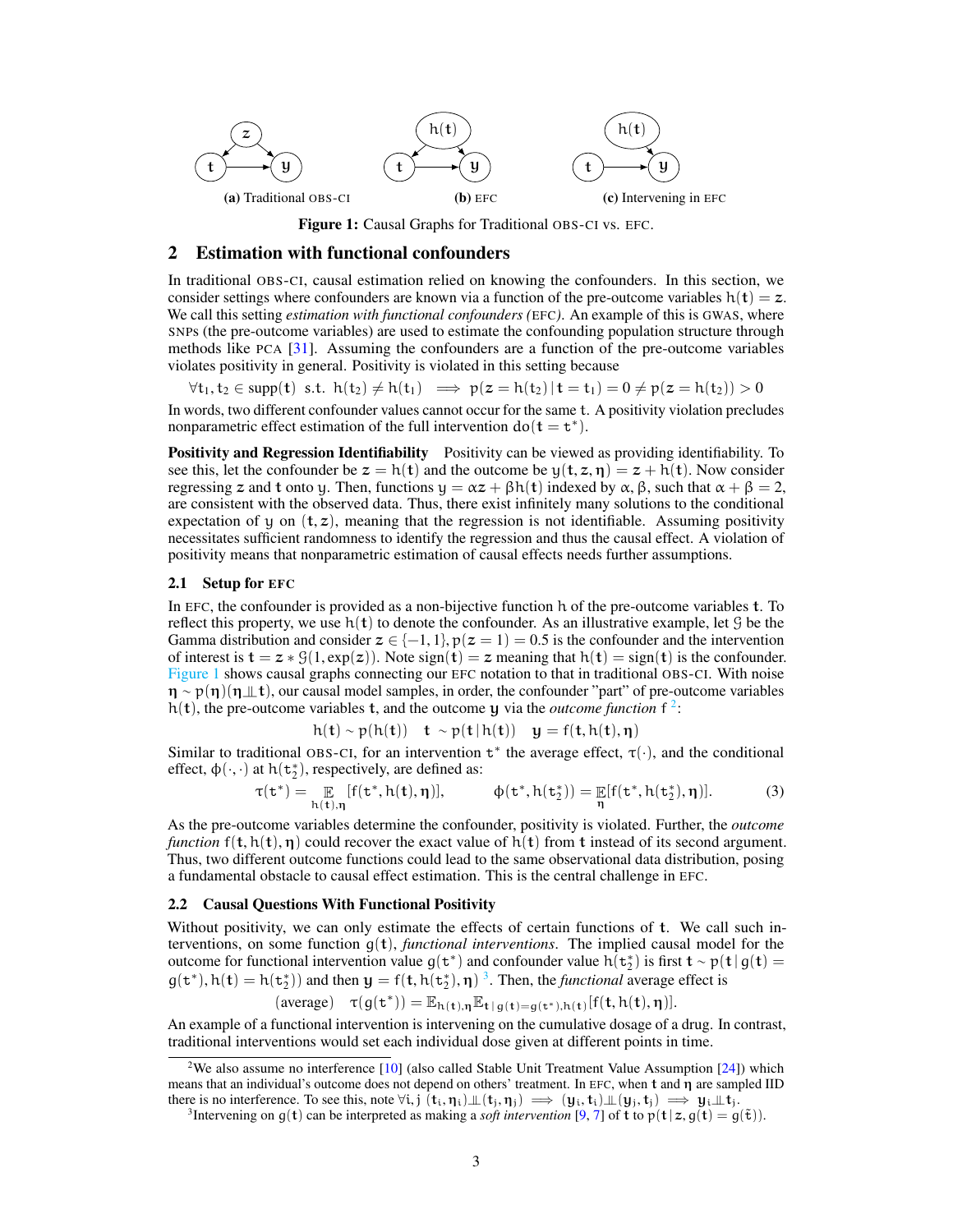F-POSITIVITY and Functional Effect Estimation For the causal model above to be well-defined for all functional interventions  $g(t^*)$ , the conditional  $p(t | g(t) = g(t^*)$ ,  $h(t) = h(t^*)$  must exist. To guarantee this existence, we define *functional positivity* (F-POSITIVITY) for any  $g(t^*)$ 

$$
(\text{F-POSITIVITY})\quad p(h(\mathbf{t})=h(\mathtt{t}^*_2))>0\Longrightarrow p(g(\mathbf{t})=g(\mathtt{t}^*)\,|\,h(\mathbf{t})=h(\mathtt{t}^*_2))>0.\qquad \text{(4)}
$$

F-POSITIVITY says that the function of the pre-outcome variables that is being intervened on needs to have sufficient randomness when the function of the pre-outcome variables that defines the confounders is fixed. Further, under F-POSITIVITY, effect estimation for functional interventions is reduced to traditional OBS-CI on data  $p(y, g(t), h(t))$ . With positivity and ignorability satisfied, traditional causal estimators such as propensity scores [\[23\]](#page-10-8), matching [\[21\]](#page-10-9), regression [\[11\]](#page-9-4), and doubly robust methods [\[22\]](#page-10-10) can be used to estimate the causal effect. Focusing on regression, let  $f_{\theta}$  be a flexible function, then min<sub> $\theta$ </sub>  $\mathbb{E}_{y,t}[(y - f_{\theta}(h(t), g(t)))^2]$  would estimate the conditional expectation of interest :  $\mathbb{E}[\mathbf{y} | h(\mathbf{t}), g(\mathbf{t}^*)]$ . With  $\theta$ , the effect of  $g(\mathbf{t}^*)$  can be estimated by averaging the estimate of the conditional expectation over the marginal distribution  $p(h(t))$ :

$$
\tau(g(\mathbf{t}^*)) = \mathbb{E}_{\mathbf{t}}[f_{\theta}(h(\mathbf{t}), g(\mathbf{t}^*))]. \tag{5}
$$

## 3 Identification of effects of the full intervention

When positivity is violated, causal effects cannot be estimated as conditional expectations over the observed data in general. We give a functional condition, called causal redundancy (C-REDUNDANCY), that allows us to estimate the effect of the full intervention  $do(t = t^*)$ , even when positivity is violated. Specifically, C-REDUNDANCY allows us to construct a *surrogate intervention*  $\mathbf{t}^{7}(\mathbf{t}^*, \mathbf{h}(\mathbf{t}^*_{2}))$ whose conditional effect at  $h(t')$  matches the conditional effect of interest,  $\phi(t^*, h(t_2^*))$ . Let  $\tilde{t}$  be a fixed value of the full intervention, then C-REDUNDANCY is

**Assumption.** *Recall the outcome*  $y = f(\tilde{t}, h(\tilde{t}), \eta)$ *. With*  $\nabla_{\tilde{t}}$  *as gradient w.r.t. to argument*  $\tilde{t}$ *:* 

 $\forall \tilde{\tau}, h(\tilde{\tau}_2), \eta, \quad \nabla_{\tilde{\tau}} f(\tilde{\tau}, h(\tilde{\tau}_2), \eta)^T \nabla_{\tilde{\tau}} h(\tilde{\tau}) = 0.$ 

In words, C-REDUNDANCY is the condition that the outcome function f uses the value of the confounder from its second argument instead of computing  $h(t)$  from the first argument<sup>[4](#page-3-0)</sup>. To compute the conditional effect  $\tilde{\phi}(\mathsf{t}^*, \mathsf{h}(\mathsf{t}_2^*))$ , we develop Level-set Orthogonal Descent Estimation (LODE). LODE's key step is to construct a surrogate intervention  $t'(t^*, h(t^*_{2}))$  such that

$$
\varphi(\mathtt{t}^*,h(\mathtt{t}^*_2)) = \varphi(\mathtt{t}'(\mathtt{t}^*,h(\mathtt{t}^*_2)),h(\mathtt{t}^*_2)), \qquad h(\mathtt{t}^*_2) = h(\mathtt{t}'(\mathtt{t}^*,h(\mathtt{t}^*_2))).
$$

By definition, a surrogate intervention lives in the conditional effect level-set:  $\{\tilde{\mathbf{t}} : \boldsymbol{\phi}(\tilde{\mathbf{t}}, h(\mathbf{t}_2^*)) = \boldsymbol{\phi}(\mathbf{t}^*, h(\mathbf{t}_2^*))\}$ . So LODE searches this level-set for  $t'(t^*, \bar{h}(t^*))$ . See [fig. 2](#page-3-1) which plots the conditional effect level-sets with the value of  $h(t)$  fixed (red) in  $(supp(t), supp(h(t)))$ -space. Green corresponds to the observed data, supp $(\mathbf{t}, \mathbf{h}(\mathbf{t}))$ . LODE finds  $\mathbf{t}'(\mathbf{t}^*, \mathbf{h}(\mathbf{t}_2^*))$  by traversing the level-sets (black) to account for the confounder part mismatch  $h(t^*) \neq h(t_2^*)$ . C-REDUNDANCY ensures LODE can traverse these level-sets as it implies  $\nabla_{\tilde{\tau}} \phi(\tilde{\tau}, h(\tilde{\tau}_2)) \nabla_{\tilde{\tau}} h(\tilde{\tau}) = 0$  under the



<span id="page-3-1"></span>

regularity conditions in [theorem 1.](#page-3-2) Thus, under C-REDUNDANCY, surrogate interventions can be constructed by solving a gradient flow equation which guarantees identification as follows:

<span id="page-3-2"></span>Theorem 1. *Assume* C-REDUNDANCY *holds. Assuming the following:*

- *1.* Let  $t'(t^*, h(t^*_{2}))$  be the limiting solution to the gradient flow equation  $\frac{d\tilde{t}(s)}{ds} = -\nabla_{\tilde{t}}(h(\tilde{t}(s))$  $h(t_2^*)^2$ , *initialized at*  $\tilde{t}(0) = t^*$ ; *i.e.*  $t'(t^*, h(t_2^*)) = \lim_{s \to \infty} \tilde{t}(s)$ .<br>Further little  $(t/(t^*, h(t^*))) = h(t^*)$ , and  $t/(t^*, h(t^*)) \in \text{sym}(t)$ . *Further, let*  $h(t'(t^*, h(t^*_2))) = h(t^*_2)$  *and*  $t'(t^*, h(t^*_2)) \in supp(t)$ *.*
- 2.  $f(\tilde{t}, h(\tilde{t}), \eta)$  *and*  $h(\tilde{t})$  *as functions of*  $\tilde{t}, h(\tilde{t})$  *are continuous and differentiable and the derivatives exist for all*  $\tilde{\tau}$ ,  $\eta$ . Let  $\nabla_{\tilde{\tau}} f(\tilde{\tau}, h(\tilde{\tau}), \eta)$  *exist and be bounded and integrable w.r.t. the probability measure corresponding to*  $p(\eta)$ *, for all values of*  $\tilde{t}$  *and*  $h(\tilde{t})$ *.*

<span id="page-3-0"></span> ${}^{4}$ If f transforms its first argument  $\tilde{t}$  into  $h(\tilde{t})$  as one amongst many different computations, the chain rule implies  $\nabla_{\tilde{\mathbf{t}}} f(\tilde{\mathbf{t}}, h(\mathbf{t}_2^*))^\top \nabla_{\tilde{\mathbf{t}}} h(\tilde{\mathbf{t}})$  has a term  $\|\nabla_{\tilde{\mathbf{t}}} h(\tilde{\mathbf{t}})\|^2$  which is non-zero in general.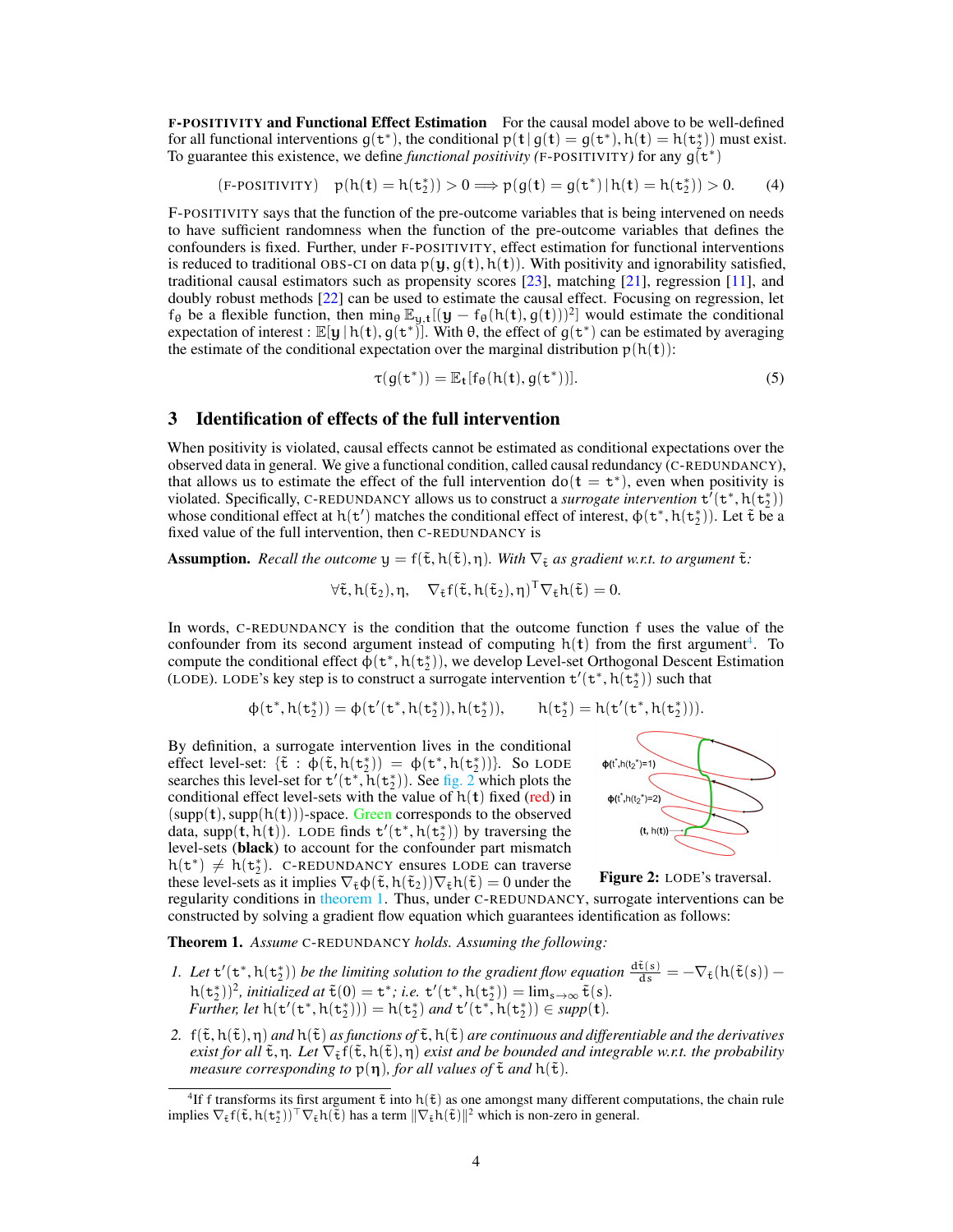*Then the conditional effect (and therefore the average effect) is identified:*

$$
\varphi(t^*,h(t_2^*))=\varphi\left(t'(t^*,h(t_2^*)),h(t'(t^*,h(t_2^*)))\right)=\mathbb{E}\left[y\,|\,t=t'(t^*,h(t_2^*))\right]\qquad \quad (6)
$$

In words, the key idea is that starting at  $\tilde{t}(0) = t^*$  and following  $\nabla_{\tilde{t}} h(\tilde{t})$  means  $\tilde{t}(s)$  always lies in the level-set  $\{\tilde{\mathbf{t}} : \varphi(\tilde{\mathbf{t}}, h(\mathbf{t}_2^*)) = \varphi(\mathbf{t}^*, h(\mathbf{t}_2^*))\}$ . See [appendix A.2](#page-11-0) for the proof. While C-REDUNDANCY is stated in terms of the gradient of the outcome function, it suffices for [theorem 1](#page-3-2) to assume a weaker condition about the gradient of the conditional effect:  $\nabla_{\tilde{\tau}} \mathbb{E}_{\eta} f(\tilde{\tau}, \tilde{\tau}_2, \eta)^\top \nabla_{\tilde{\tau}} h(\tilde{\tau}) = 0.$ 

**Surrogate Positivity** In [theorem 1,](#page-3-2) we assumed that the surrogate  $t'(t^*, h(t^*_{2})) \in \text{supp}(t)$ . This condition, which we call surrogate positivity (analogous to positivity), states that for any intervention and confounder, surrogate interventions that are limiting solutions to the gradient flow equation have nonzero density conditional on the confounder value. Formally, for any intervention  $t = t^*$ 

<span id="page-4-0"></span>
$$
p(h(t) = h(t_2^*)) > 0 \implies p(t = t'(t^*, h(t_2^*)) | h(t) = h(t_2^*)) > 0,
$$
 (7)

and  $t'(t^*, h(t^*_{2}))$  satisfies assumption 1 in [theorem 1.](#page-3-2) Surrogate positivity along with C-REDUNDANCY, is sufficient for full effect estimation under EFC. Next, we show that the positivity assumption in traditional causal inference is a special case of surrogate positivity.

Traditional observational causal inference (OBS-CI) and LODE Let the confounder and intervention of interest in traditional OBS-CI be  $z$  and  $\alpha$  respectively. Assume both are scalars and ignorability and positivity hold. This setup can be embedded in EFC by defining the vector of pre-outcome variables as:  $\mathbf{t} = [\mathbf{a}; \mathbf{z}]$ . In this setting, C-REDUNDANCY and surrogate positivity[\(eq. \(7\)\)](#page-4-0) hold by default. Let the outcome be  $y = f(t, h(t)) = f(a, z)$ , where f only depends on the first element of **t**, i.e.  $\mathfrak{a}^5$  $\mathfrak{a}^5$ . Let  $e_1 = [1, 0]$  and  $e_2 = [0, 1]$ . In traditional OBS-CI as EFC,  $\nabla_{\tilde{\tau}} f(\tilde{\tau}, h(\tau_2^*)) \propto e_1$  and  $\nabla_{\tilde{\mathbf{t}}} h(\tilde{\mathbf{t}}) \propto e_2$  meaning that  $\nabla_{\tilde{\mathbf{t}}} f(\tilde{\mathbf{t}}, h(\mathbf{t}_2^*))^\top \nabla_{\tilde{\mathbf{t}}} h(\tilde{\mathbf{t}}) = 0$ . Thus, C-REDUNDANCY holds by default. Moreover, under positivity of  $a$  w.r.t.  $\overline{z}$ , we also have surrogate positivity for traditional OBS-CI as an EFC problem. In this setting, LODE computes  $t' = [a^*, h(t_2^*)]$  by following  $-\nabla_{\tilde{t}}h(\tilde{t}) = [0, -1]$ , which only changes the value of  $h(\tilde{t}_2)$ , not the value of a. Thus,  $t^*$  and  $t'(t^*, h(t^*)$  will have the same first element and t''s second element will be  $h(t_2^*)$ . As  $\alpha$  has positivity w.r.t. z, we have  $p(a = a^*, z = h(t_2^*)) > 0$  which means  $t' \in \text{supp}(\hat{t})$ . The estimated conditional effect is  $\mathbb{E}[\mathbf{y} | \mathbf{t} = \mathbf{t}'(\mathbf{t}^*, \mathbf{h}(\mathbf{t}_2^*))^2 = f([\mathbf{a}^*, \mathbf{z}^*], \mathbf{h}(\mathbf{t}_2^*)) = \mathbb{E}[\mathbf{y} | \mathbf{a} = \mathbf{a}^*, \mathbf{z} = \mathbf{h}(\mathbf{t}_2^*)]$ , which matches the estimate in traditional OBS-CI.

**Implementation of LODE** LODE first estimates the conditional expectation  $\mathbb{E}[\mathbf{y} | \mathbf{t}]$ ; this can be done with model-based or nonparametric estimators. This is achieved by regressing y on t,  $\hat{f} = \arg \min_{u \in \mathcal{F}} \mathbb{E}_{y,t \sim D}(y - u(t))^2$ , with empirical distribution D. The surrogate intervention  $t'(t^*, h(t^*_{\underline{\tau}}))$  is computed using Euler integration to solve the gradient flow equation. Euler integration in this setting is equivalent to gradient descent with a fixed step size. Other, more efficient schemes like Runge–Kutta numerical integration methods [\[3\]](#page-9-5) could also be used. The conditional effect estimate is  $\tilde{f}(t'(t^*, h(t^*_{2})))$ . See [algorithm 1](#page-15-0) for a description.

#### <span id="page-4-3"></span>3.1 Estimation error of LODE in practice

To compute the surrogate intervention  $t'$ , LODE uses the gradients of  $h(\cdot)$  in Euler integration. In practice, taking Euler integration steps, instead of solving the gradient flow exactly, could result in errors. Then t' could lie outside the level-set of the conditional effect  $\phi(\mathbf{t}^*, h(\mathbf{t}_2^*)) = \mathbb{E}_{\eta} [f(\mathbf{t}^*, h(\mathbf{t}_2^*), \eta)].$ Further, if  $h(t'(t^*, h(t^*_{2}))) \neq h(t^*_{2}),$  LODE incurs error for conditioning on a value of the confounder that is different from  $h(t_2^*)$ . The error due to  $t'$  estimation is decoupled from the error in the estimation of  $\mathbb{E}[y | t]$  which adds without further amplification. We formalize this error:

<span id="page-4-2"></span>**Theorem 2.** *Consider the conditional effect*  $\phi(\mathsf{t}^*, h(\mathsf{t}_2^*))$ *. Let*  $\hat{\mathsf{t}}(\mathsf{t}^*, h(\mathsf{t}_2^*))$  *be the estimate of the surrogate intervention computed by* LODE*, computed via Euler integration of the gradient flow*  $\frac{d\tilde{t}(s)}{ds} = -\nabla_{\tilde{t}}(h(\tilde{t}(s)) - h(t_2^*))^2$ , initialized at  $\tilde{t}(0) = t^*$ . Assume the true surrogate  $t'(t^*, h(t_2^*))$ *exists and is the limiting solution to the gradient flow equation.*

- *1. Let the finite sample estimator of*  $\mathbb{E}[\mathbf{y} | \mathbf{t} = \tilde{\mathbf{t}}]$  *be*  $\hat{\mathbf{f}}(\tilde{\mathbf{t}})$ *. Let the error for all*  $\tilde{\mathbf{t}}$  *be bounded,*  $|\hat{f}(\tilde{\mathbf{t}}) - \mathbb{E}[\mathbf{y} | \mathbf{t} = \tilde{\mathbf{t}}]| \leqslant c(N)$ *, where* N *is the sample size and*  $\lim_{N \to \infty} c(N) = 0$ *.*
- 2. Assume K Euler integrator steps were taken to find the surrogate estimate  $\hat{\tau}(\tau^*, h(\tau^*_2))$ , *each of size*  $\ell$ . Let the maximum confounder mismatch be  $\max_{i \leq k} (h(\tilde{t}_i) - h(t_2^*))^2 = M$ .

<span id="page-4-1"></span><sup>5</sup>We ignore noise in the outcome for ease of exposition.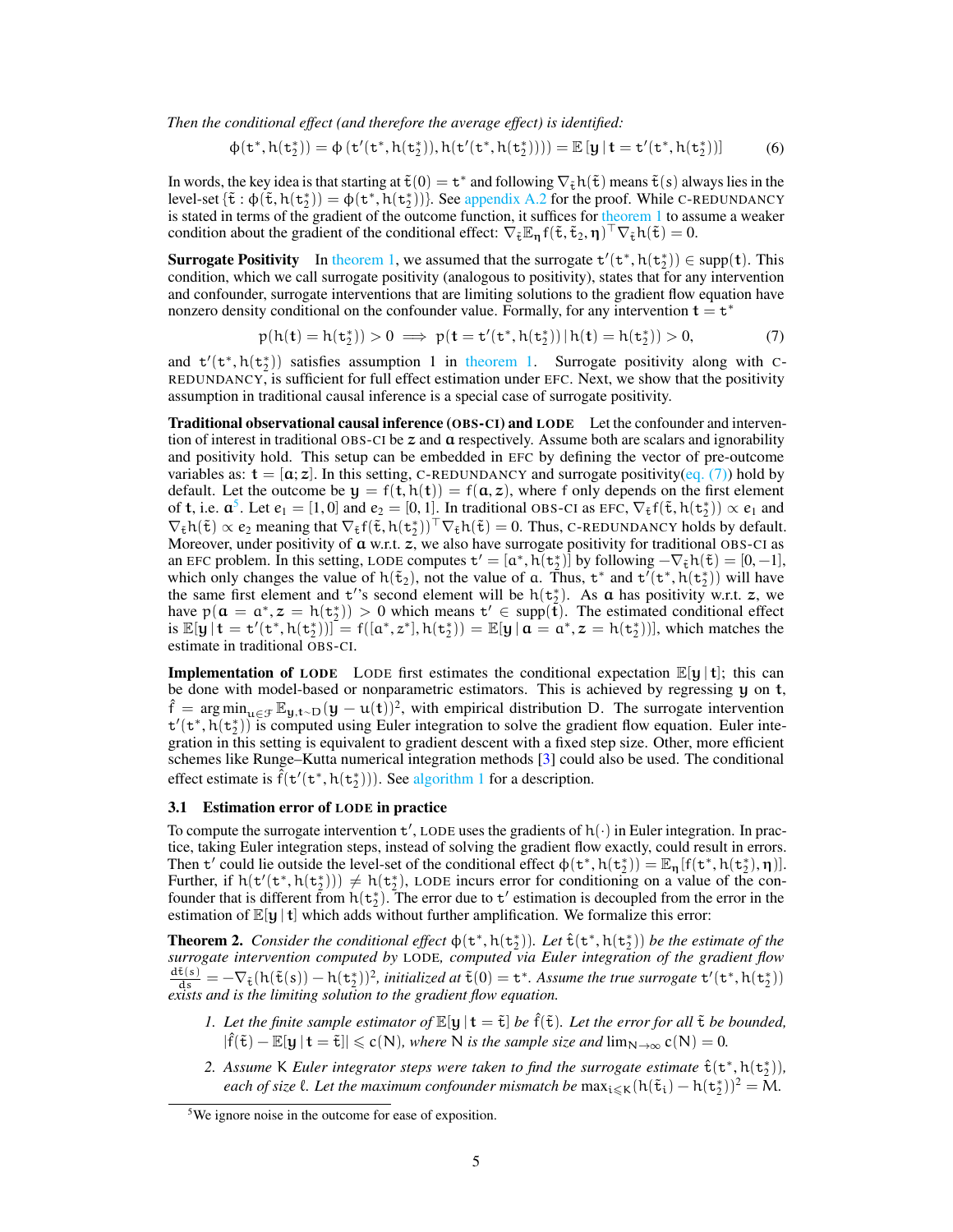*3. Let*  $L_{z,\tilde{t}}$  *be the Lipschitz-constant of*  $\varphi(\tilde{t}, h(\tilde{t}_2))$  *as a function of*  $h(\tilde{t}_2)$ *, for fixed*  $\tilde{t}$ *. Let*  $L_e$  *be the Lipschitz-constant of*  $\mathbb{E}[\mathbf{y} | \mathbf{t} = \tilde{\mathbf{t}}] = \phi(\tilde{\mathbf{t}}, h(\tilde{\mathbf{t}}))$  *as a function of*  $\tilde{\mathbf{t}}$ *. Assume* h *has a gradient with bounded norm,*  $\|\nabla h(\tilde{\tau})\|_2 < L_h$ .  $\Delta$ *ssume* f's Hessian has bounded eigenvalues:  $\forall \tilde{\tau}, \tilde{\tau}_2$ ,  $\|\nabla^2_{\tilde{\tau}} \varphi(\tilde{\tau}, h(\tilde{\tau}_2))\|_2 \leq \sigma_{\text{H}\varphi}$ .

The conditional effect estimate error,  $\xi(\textbf{t}^*,h(\textbf{t}_2^*))=|\hat{f}(\hat{\textbf{t}})-\phi(\textbf{t}^*,h(\textbf{t}_2^*))|$ , is upper bounded by:

$$
c(N) + \min \left( L_{\varepsilon} \| t' - \hat{t} \|_2, \ 2K\ell^2 \left( \mathcal{O}(\ell) + M \sigma_{H\varphi} L_h^2 \right) + L_{z,\hat{t}} \| h(\hat{t}) - h(t_2^*) \|_2 \right) \tag{8}
$$

See [appendix A.3](#page-12-0) for the proof. [Theorem 2](#page-4-2) captures the trade-off between biases due to conditioning on the wrong confounder value and due to the accumulated error in solving the gradient flow equation. This accumulated error analysis may be loose in settings where the sum of many gradient steps lead to  $\hat{\tau} \approx \tau'$ , even if each step individually induces large error. In such settings, the term that depends on  $\|\hat{\mathbf{t}} - \mathbf{t}'\|_2$  is a better measure of error. The maximum-mismatch M appears because Euler integrator takes steps that depend on the magnitude of the gradient which depends on the mismatch value  $(h(\tilde{t}_i) - h(t_2^*))$ . If mismatch is large for some i, the Euler step could lead to a large error for a fixed step size  $\ell$ . We discuss the assumptions in [theorems 1](#page-3-2) and [2](#page-4-2) in [appendix A.1](#page-11-1)

## **3.2** Effect Connectivity and the Existence of  $t'(t^*, h(t^*_{2}))$

The key element in [Theorem 1](#page-3-2) is the surrogate intervention  $t'$  such that its conditional effect given h(t'), equals that of  $t^*$  and  $h(t^*_{2})$ . The orthogonality  $\nabla_{\tilde{t}} f^{\top} \nabla_{\tilde{t}} h = 0$ , is a functional condition that does not guarantee  $t'(t^*, h(t_2))$  exists in supp(t); a necessity to compute  $\mathbb{E}[y | t = t']$  without additional parametric assumptions. We give a general condition called *Effect Connectivity* that guarantees the surrogate intervention exists. With conditional effect  $\phi(\mathbf{t}^*, h(\mathbf{t}_2^*))$ , for any  $\mathbf{t}^*$ 

<span id="page-5-0"></span>
$$
p(h(t) = h(t_2^*)) > 0 \implies p(\phi(t, h(t)) = \phi(t^*, h(t_2^*)) | h(t) = h(t_2^*)) > 0.
$$
 (9)

In words, t has a chance of setting the conditional effect to any possible value supp( $\phi(t, h(t_2))$ ) given any confounder value  $h(t_2^*) \in supp(h(t))$ . An equivalent statement is that every level set of the conditional effect  $\phi(\tau^*, h(\tau_2^*))$ , with  $h(\tau_2^*)$  fixed, contains an intervention for each confounder value. That is, for some  $h(\tilde{t}_2^*)$  define the level set  $A_c = {t^*; f(t^*, h(t_2^*)) = c}$ , then  $\forall h(\mathbf{t}_2^*) \in \text{supp}(h(\mathbf{t})), p(\mathbf{t} \in A_c \,|\, h(\mathbf{t}) = h(\mathbf{t}_2^*)) > 0.$ 

**Theorem 3.** *Under Effect Connectivity, [eq.](#page-5-0)* (9), any surrogate intervention  $t'(t^*, h(t^*_{2})) \in supp(t)$ .

We give the proof in [appendix A.4.](#page-14-0) Whether the intervention  $t'(t^*, h(t^*_{2}))$  can be found via tractable search is problem-specific. If the surrogate  $t'(t^*, h(t_2^*))$  exists  $\forall t^*, \bar{h}(t_2^*)$ , then [eq. \(9\)](#page-5-0) holds by definition of the surrogate. Effect Connectivity allows us to reason about values of f anywhere in  $supp(t) \times supp(h(t))$  using only samples from  $p(y, t)$ . Further, it is necessary in EFC:

<span id="page-5-2"></span>Theorem 4. *Effect Connectivity is necessary for nonparametric effect estimation in* EFC*.*

We prove this in [appendix A.5.](#page-14-1) Effect Connectivity ensures that causal models with different causal effects have different observational distributions. Then, parametric assumptions on the causal model are not necessary to estimate effects.

## <span id="page-5-1"></span>4 Experiments

We evaluate LODE on simulated data first and show that LODE can correct for confounding. We also investigate the error induced by imperfect estimation of the surrogate intervention in LODE. Further, we run LODE on a GWAS dataset [\[6\]](#page-9-6) and demonstrate that LODE is able to correct for confounding and recovers genetic variations that have been reported relevant to Celiac disease [\[8,](#page-9-7) [25,](#page-10-11) [14,](#page-10-12) [1\]](#page-9-8).

#### 4.1 Simulated experiments

We investigate different properties of LODE on simulated data where ground truth is available. Let the dimension of t (pre-outcome variables) be  $T = 20$  and outcome noise be  $\eta \sim \mathcal{N}(0, 0.1)$ . We consider two EFC causal models, denoted by A and B with different  $h(t)$  and  $f(t, h(t), \eta)$ :

(A) 
$$
h(t) = \gamma \frac{\sum_i t_i}{\sqrt{T}}
$$
,  $t \sim \mathcal{N}(0, \sigma^2 \mathbb{I}^{T \times T})$ ,  $y = \frac{\sum_i (-1)^i t_i}{\sqrt{T}} + \alpha h(t)^2 + (1 + \alpha) h(t) + \eta$   
\n(B)  $h(t) = \sum_{i:i \in 2\mathbb{Z}} \gamma t_i t_{i+1}$ ,  $t \sim \mathcal{N}(0, \sigma^2 \mathbb{I}^{T \times T})$ ,  $y = \frac{\sum_i (-1)^i t_i^2}{\sqrt{T}} + \alpha h(t) + \eta$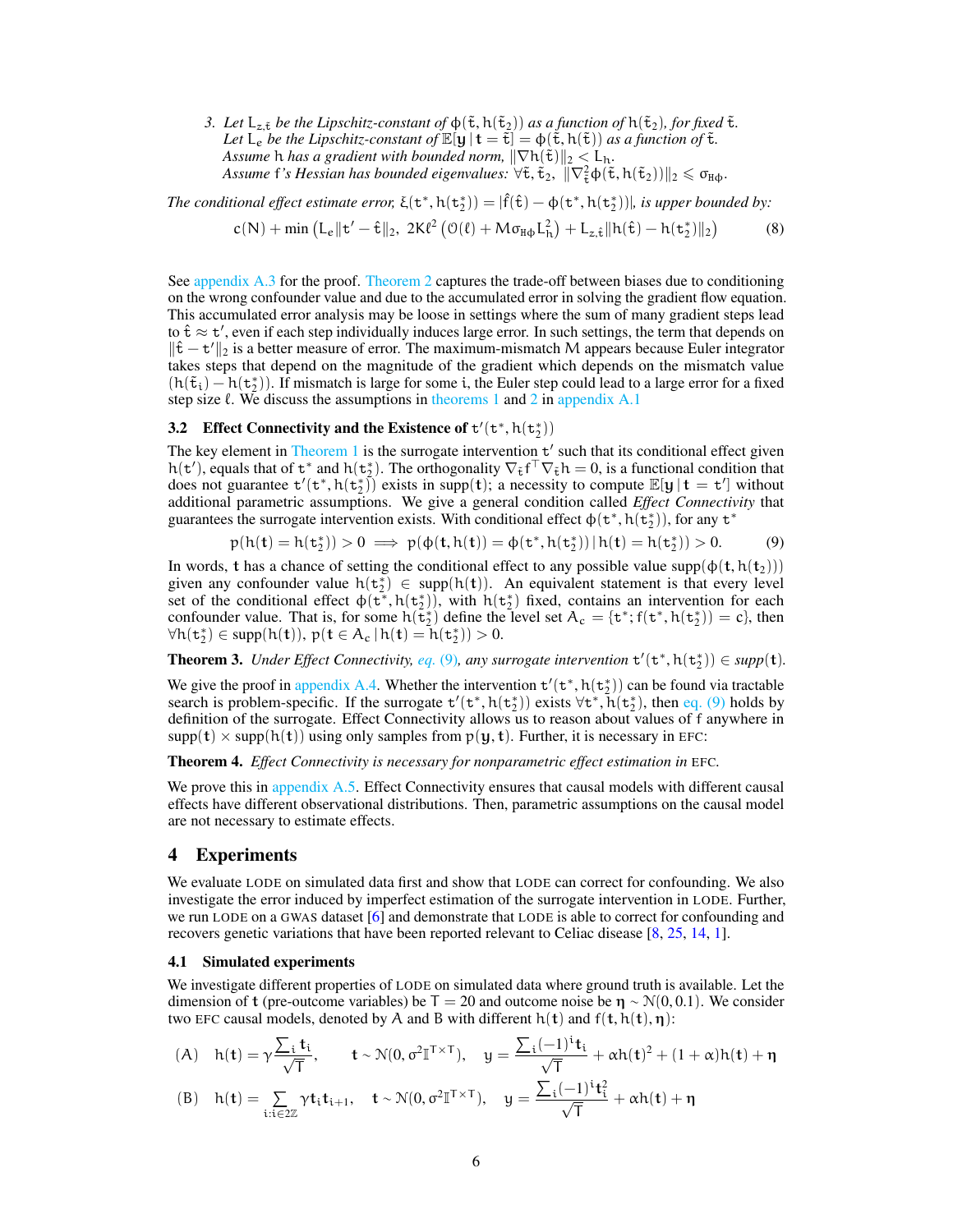<span id="page-6-0"></span>

Figure 3: RMSE of estimated conditional effect vs. strength of confounding γ. LODE corrects for confounding and produces good effect estimates across different values of  $\gamma$ .

<span id="page-6-1"></span>

**Figure 4:** RMSE of estimated conditional effect estimate vs. the strength of confounding  $\gamma$ , for different levels of variance of t,  $\sigma^2$ . Small  $\sigma$  leads to large conditional estimation error.

In both causal models, C-REDUNDANCY is satisfied. The constant  $\gamma$  controls the strength of the confounder and the constant  $\alpha$  controls the Lipschitz constant of the outcome as a function of the confounder. We let the variance  $\sigma^2 = 1$ , unless specified otherwise. In the following, we train on 1000 samples and report conditional effect root-mean-squared error (RMSE), computed with another 1000 samples. We used a degree-2 kernel ridge regression to fit the outcome model as a function of t. This model is correctly specified, and so the conditional  $\mathbb{E}[\mathbf{y} | \mathbf{t} = \tilde{\mathbf{t}}]$  can be estimated well. We compare against a baseline estimate of conditional effect that is the same outcome model's estimate of  $\mathbb{E}[y | t = t^*]$ . This baseline fails to account for confounding and produces a biased estimate of the conditional effect of  $do(t = t^*)$ , conditional on any  $h(t_2^*) \neq h(t^*)$ .

First, we investigate how well LODE can correct for confounding for both causal models. We let  $\alpha = 1$ and obtain surrogate estimates by Euler integrating until the quantity  $\mathbb{E}_{\mathbf{t}^*,h(\mathbf{t}_2^*)}(h(\tilde{\mathbf{t}}(s)) - h(\mathbf{t}_2^*))^2$ is smaller than  $10^{-4}$  times value at initialization, where  $\mathbb{E}_{t^*,h(t^*_{2})}$  is expectation over the evaluation set. In [fig. 3,](#page-6-0) we plot the mean and standard deviation of conditional effect RMSE averaged over 10 seeds, for different strengths of confounding. We see that LODE is able to estimate effects well across multiple strengths of confounding while the baseline suffers.

Second, we investigate LODE's estimation when surrogate positivity holds but the probability  $p(t \approx$  $t'$ ( $t^*, h(t_2^*))$ ) is very small. This results in estimation error due to poor fitting of the outcome model in low density regions of supp $(t)$ . We run LODE on simulated data where t is generated with different variances  $(\sigma^2)$ . For small σ, the outcome model error is large when using surrogate interventions  $t'(t^*, h(t^*_{2}))$ , where either  $h(t_2^*)$  or  $t^*$  is large. This leads to high variance effect estimation as we show in  $f_{1g}$ . 4 for both causal models. For various variances of t,  $\sigma^2$ , we plot the mean and standard deviation of RMSE of estimated conditional effect over 10 seeds, against different  $\gamma$ .



<span id="page-6-2"></span>Figure 5: RMSE of estimated conditional effect vs. step size in Euler Integrator in causal model B. Accumulating error due to large step size in Euler integrator increases with strength of confounding.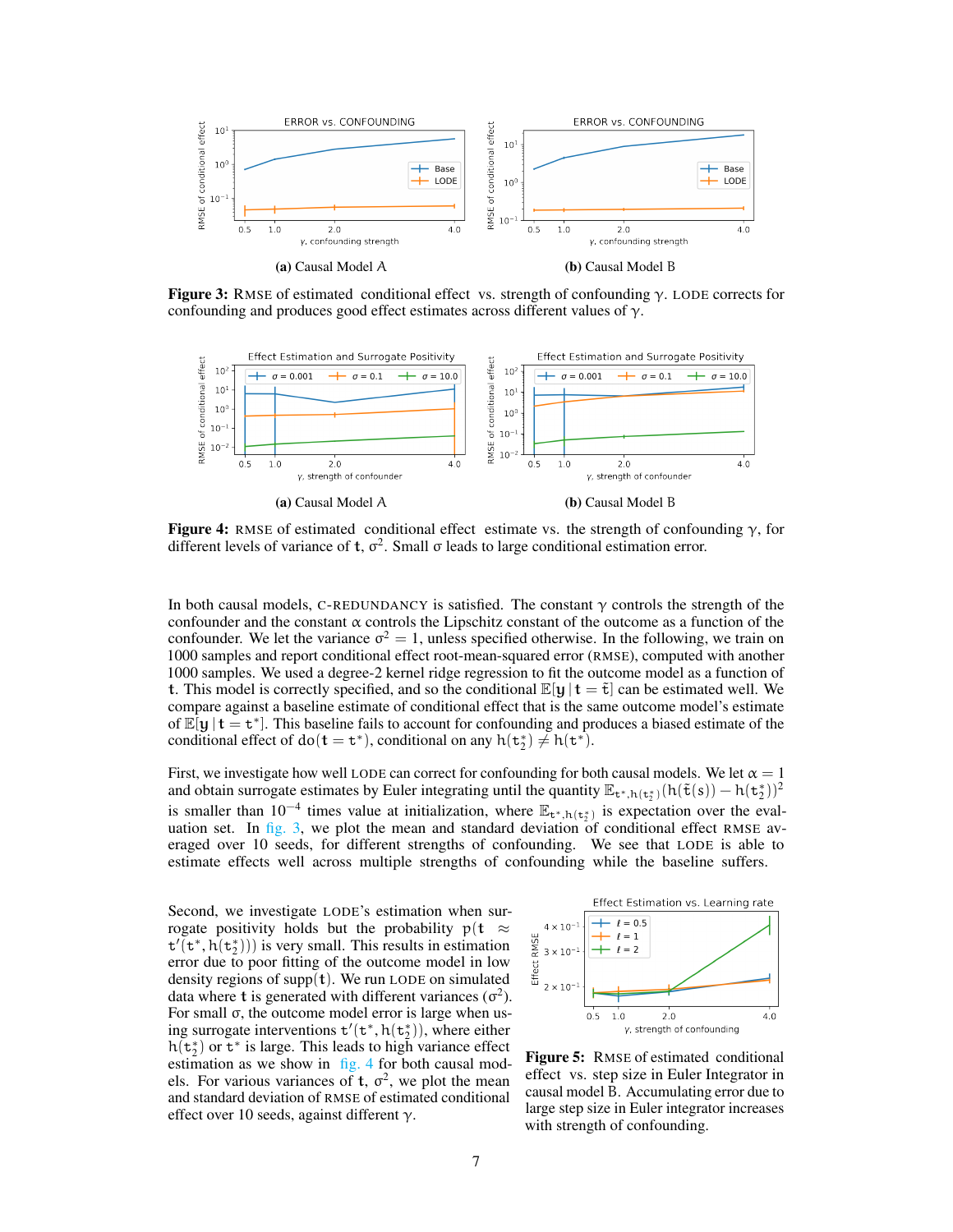<span id="page-7-0"></span>

**Figure 6:** RMSE of estimated conditional effect vs. degree of confounder mismatch  $\delta$ . Error due to conditioning on a mismatched value of the confounder increases with strength of confounding but is mitigated by smoothness of the outcome function.

Third, we investigate the bias induced due to imperfect estimation of the surrogate intervention in LODE for both causal models. We construct surrogate interventions  $t'(t^*, h(t^*_{2}))$  by ensuring there is confounder-value mismatch  $h(\tilde{t}) \neq h(t_2^*)$ . We do this by interrupting Euler integration when the objective  $\mathbb{E}_{\mathbf{t}^*,h(\mathbf{t}_2^*)}(h(\mathbf{t}'(\mathbf{t}^*,h(\mathbf{t}_2^*))) - h(\mathbf{t}_2^*)^2 = \delta^2 > 0$ , where the  $\mathbb{E}_{\mathbf{t}^*,h(\mathbf{t}_2^*)}$  is over our evaluation set upon which we estimate conditional effects. For different  $\alpha$ , we plot in [fig. 6](#page-7-0) the mean and standard deviation of RMSE of estimated conditional effect over 10 seeds, against different degrees of confounder mismatch,  $\delta$ . The error due to confounder mismatch is mitigated by small  $\alpha$ , the Lipschitz-constant of the outcome as a function of  $h(t)$ . Finally, we consider how step size in Euler integration affects the quality of estimated effects. Large step sizes may result in biased surrogate estimates; this bias is captured in the accumulation error in [section 3.1.](#page-4-3) We focus on the non-linear case in causal model B where gradient errors can accumulate(see [appendix A.3.1\)](#page-14-2). We demonstrate this error in [fig. 5](#page-6-2) where we plot mean and standard deviation of conditional effect RMSE against the strength of confounding, for different step sizes  $\ell$ . We do not report results for larger step sizes  $(\ell > 2)$  because Euler integration diverged for many surrogate estimates.

#### 4.2 Effects in Genetics (GWAS)

In this experiment, we explore the associations of genetic factors and Celiac disease. We utilize data from the Wellcome Trust Celiac disease GWAS dataset  $[8, 6]$  $[8, 6]$  $[8, 6]$  consisting of individuals with celiac disease, called cases ( $n = 3796$ ), and controls ( $n = 8154$ ). We construct our dataset by filtering from the ∼ 550, 000 SNPs. The only preprocessing in our experiments is linkage disequilibrium pruning of adjacent SNPs (at  $0.5 \text{ R}^2$ ) and PLINK [\[5\]](#page-9-9) quality control. After this, 337, 642 SNPs remain for 11, 950 people. We imputed missing SNPs for each person by sampling from the marginal distribution of that SNP. No further SNP or person was dropped due to missingness. The objective of this experiment is to show that LODE corrects for confounding and recovers SNPs reported in the literature [\[8,](#page-9-7) [25,](#page-10-11) [14,](#page-10-12) [1\]](#page-9-8). To this end, after preprocessing, we included in our data 50 SNPs reported in [\[8,](#page-9-7) [25,](#page-10-11) [14,](#page-10-12) [1\]](#page-9-8) and 1000 randomly sampled from the rest.

We use outcome models and functional confounders  $h()$  traditionally employed in the GWAS literature. We choose a linear  $h(\tilde{t}) = A^{\dagger} \tilde{t}$ , where A is a matrix of the right singular vectors of a normalized Genotype matrix, that correspond to the top 10 singular values [\[19\]](#page-10-1). The outcome model is selected from logistic Lasso linear models with various regularization strengths, via cross validation within the training data (60% of the dataset). We defer details about the experimental setup to [appendix B.](#page-15-1)

We then use this outcome model in LODE to compute causal effects on the whole filtered dataset. The effects are computed one SNP at a time. First, for each person  $\tilde{t}$ , create  $\tilde{t}^1_i$ ,  $\tilde{t}^0_i$  which correspond to the ith SNP set to 1 and 0 respectively, with all other SNPs same as  $\tilde{t}$ . Randomly sample a  $h(t_2^*)$  from the marginal  $p(h(t))$  and, using the outcome model  $P_{\theta}$ , compute  $\phi(\tilde{t}, i) = \log P_{\theta}(y=1 \bar{t}'(\tilde{t}_i^1, h(t_2^*)))/P_{\theta}(y=1 \bar{t}'(\tilde{t}_i^0, h(t_2^*)))$ . The average effect of SNP i is obtained by averaging across all persons:  $\sum_{\tilde{t}} \phi(\tilde{t},i)/N$ . Any SNP that beats a specified threshold of effect is deemed relevant to Celiac disease by LODE. We use a  $60 - 40\%$  train-test split, and outcome model selection is done via cross-validation within the training set. We did 5-fold cross-validation using just the training set. We use Scikit-learn [\[18\]](#page-10-13) to fit the outcome models and for cross-validation.

Results The best outcome model was a Lasso model, trained with regularization constant 10. We select relevant SNPs by thresholding estimated effects at a magnitude  $> 0.1$ . From 1050 SNPs (1000)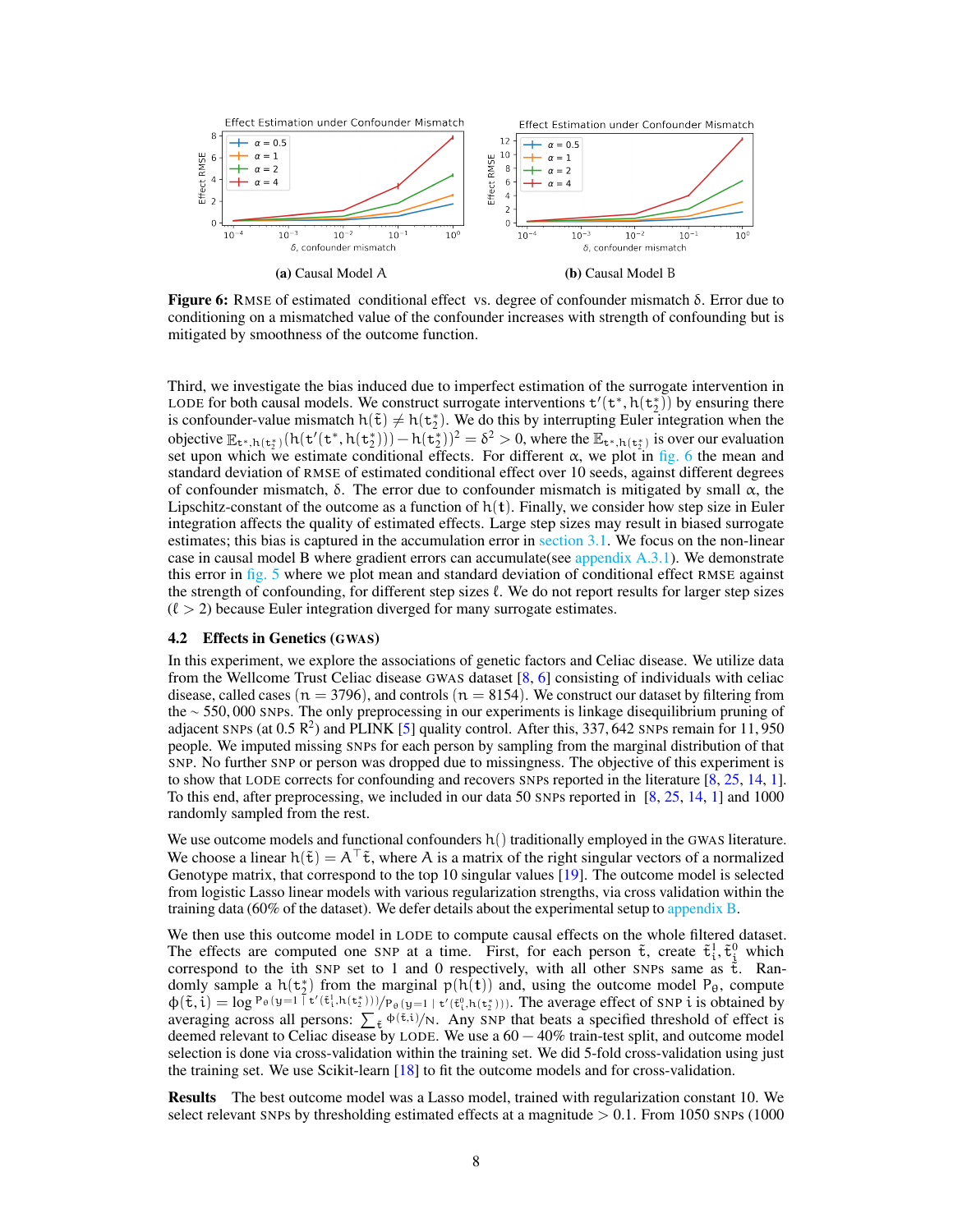not reported before) LODE returned 31 SNPs, out of which 13 were previously reported as being associated with Celiac disease  $[8, 25, 14, 1]$  $[8, 25, 14, 1]$  $[8, 25, 14, 1]$  $[8, 25, 14, 1]$  $[8, 25, 14, 1]$  $[8, 25, 14, 1]$  $[8, 25, 14, 1]$ . In appendix  $B.2$  we plot the true positive and false negative rates of identifying previously reported SNPs, as a function of the effect threshold.

In [table 1,](#page-8-0) we list a few SNPs that were both deemed relevant by LODE and were reported in existing literature [\[8,](#page-9-7) [25,](#page-10-11) [14,](#page-10-12) [1\]](#page-9-8), their effects, and their Lasso coefficients. The full list is in [table 2](#page-16-1) in [appendix B.](#page-15-1) If LODE cannot adjust for confounding, the Lasso coefficients would dictate the effects; 0 coefficient means 0 effect. However, the two pairs of SNPs in [table 1](#page-8-0) show that the effects estimated by LODE do not rely solely on the Lasso coefficients. For the first pair (rs13151961, rs2237236), the effect is the same but the coefficient of one is 0, while the other is positive. We note that rs2237236 was found to be associated with ulcerative colitis [\[12,](#page-9-10) [2\]](#page-9-11), which is an inflammatory bowel disease that has been reported to share some common genetic

| <b>SNP</b> | EFFECT. | COEF.   |
|------------|---------|---------|
| rs13151961 | 0.17    | 0.32    |
| rs2237236  | 0.17    | 0.00    |
| rs1738074  | $-0.16$ | $-0.23$ |
| rs11221332 | $-0.15$ | $-0.24$ |

<span id="page-8-0"></span>Table 1: A few SNPs previously reported as relevant and recovered by LODE, with estimated effects and Lasso coefficients. LODE produces effect estimates that do not rely purely on the coefficients.

basis with celiac disease [\[16\]](#page-10-14). For the second pair, (rs1738074, rs11221332), the magnitude of the effect is smaller for the former, but the coefficient is larger. Thus, LODE adjusts for confounding factors that the outcome model ignored.

## 5 Discussion

When positivity is violated in traditional OBS-CI, not all effects are estimable without further assumptions. In such cases, practitioners have to turn to parametric models to estimate causal effects. However, parametric models can be misspecified when used without underlying causal mechanistic knowledge. We develop a new general setting of observational causal effect estimation called estimation with functional confounders (EFC) where the confounder can be expressed as a function of the data, meaning positivity is violated. Even when positivity is violated, the effects of many functional interventions are estimable. We develop a sufficient condition called functional positivity (F-POSITIVITY) to estimate effects of functional interventions. Such effects could be of independent interest; like the effect of cumulative dosage of a drug instead of joint effects of multiple dosages at different times.

Second, we prove a necessary condition for nonparametric estimation of effects of the full intervention. We propose the C-REDUNDANCY condition, under which, the effect of the full intervention on t is estimable without parametric restrictions. We develop Level-set Orthogonal Descent Estimation (LODE) that computes surrogate interventions whose effects are estimable and match a conditional effect of interest. Further, we give bounds on errors [\(theorem 2\)](#page-4-2) induced due to imperfect estimation of the surrogate intervention. Finally, we empirically demonstrate LODE's ability to correct for confounding in both simulated and real data.

Future. A few directions of improvement remain which we elaborate next. First, F-POSITIVITY may not hold for all functions  $q(t)$  that we want to intervene on. Instead, one could compute a "projection"  $q_{\Pi}$  to the space of functions that satisfy F-POSITIVITY and inspect the effects defined by  $q_{\Pi}$  instead. A second direction of interest is to let  $h(t)$  only account for a part of the confounding, meaning ignorability is violated. This bias could be mitigated under smoothness conditions of the outcome function and its interaction with the degree of violation of ignorability.

Finally, LODE's search strategy is Euler integration, which is equivalent to gradient descent with a fixed step size. Optimization techniques like momentum, rescaling the gradient using an adaptive matrix, and using second order hessian information, speed up gradient descent. However, if there are many local or global minima for  $(h(\tilde{t}) - h(t_2^*))^2$ , such techniques will result in a different solution than Euler integration, which could mean that effect estimates are biased. One extension of LODE would allow for search strategies that use such techniques.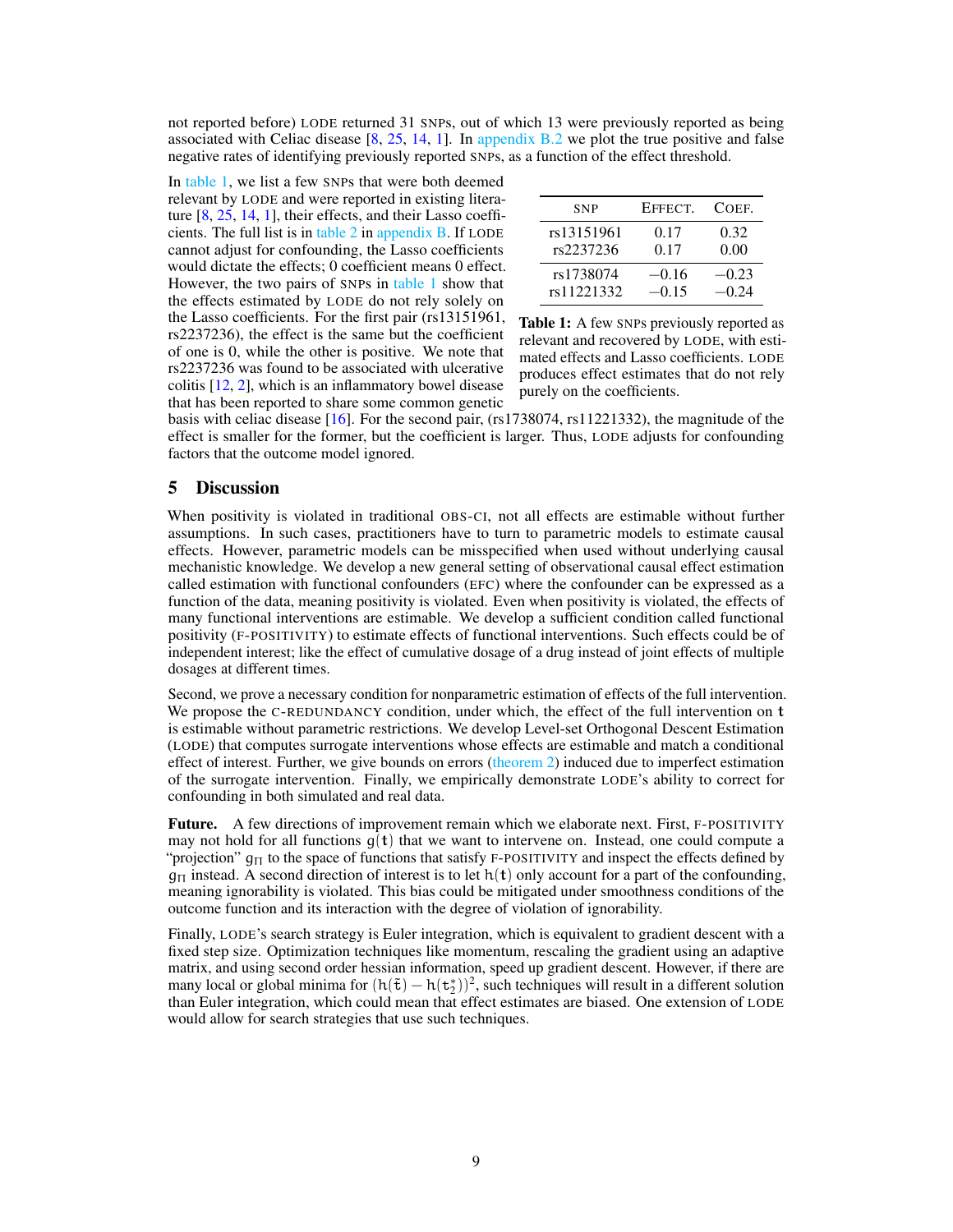## Broader Impact

Our work mainly applies to causal inference where confounders are specified as functions of observed data, such as in problems in genetics and healthcare. We choose to assess the impact of our work through its applications in these fields. A positive impact of the work is that better estimates of causal effects helps guide treatment for people and aid in understanding biological pathways of diseases. However, in healthcare, data collected in hospitals has biases. If, for instance, a certain demographic of people have more complete data collected about them, then this demographic would have better quality effect estimates, potentially meaning that they receive better treatment. This problem could be characterized by evaluating the positivity of treatment and completeness of confounders in electronic health record data split by demographics.

## Acknowledgements

The authors were partly supported by NIH/NHLBI Award R01HL148248, and by NSF Award 1922658 NRT-HDR: FUTURE Foundations, Translation, and Responsibility for Data Science. The authors would like to thank Xintian Han, Raghav Singhal, Victor Veitch, Fredrik D. Johansson and the reviewers for thoughtful feedback. The authors would also like to thank Mukund Sudarshan and Prof. Sriram Sankararaman for help with running the GWAS experiments.

## References

- <span id="page-9-8"></span>[1] Svetlana Adamovic, SS Amundsen, BA Lie, AH Gudjonsdottir, H Ascher, J Ek, DA Van Heel, S Nilsson, LM Sollid, and Å Torinsson Naluai. Association study of il2/il21 and fcgriia: significant association with the il2/il21 region in scandinavian coeliac disease families. *Genes and immunity*, 9(4):364, 2008.
- <span id="page-9-11"></span>[2] Carl A Anderson, Gabrielle Boucher, Charlie W Lees, Andre Franke, Mauro D'Amato, Kent D Taylor, James C Lee, Philippe Goyette, Marcin Imielinski, Anna Latiano, et al. Meta-analysis identifies 29 additional ulcerative colitis risk loci, increasing the number of confirmed associations to 47. *Nature genetics*, 43(3):246, 2011.
- <span id="page-9-5"></span>[3] Uri M Ascher and Linda R Petzold. *Computer methods for ordinary differential equations and differential-algebraic equations*, volume 61. Siam, 1998.
- <span id="page-9-0"></span>[4] William Astle, David J Balding, et al. Population structure and cryptic relatedness in genetic association studies. *Statistical Science*, 24(4):451–471, 2009.
- <span id="page-9-9"></span>[5] Christopher C Chang, Carson C Chow, Laurent CAM Tellier, Shashaank Vattikuti, Shaun M Purcell, and James J Lee. Second-generation plink: rising to the challenge of larger and richer datasets. *Gigascience*, 4(1):s13742–015, 2015.
- <span id="page-9-6"></span>[6] Wellcome Trust Case Control Consortium et al. Genome-wide association study of 14,000 cases of seven common diseases and 3,000 shared controls. *Nature*, 447(7145):661, 2007.
- <span id="page-9-3"></span>[7] J. Correa and E. Bareinboim. A calculus for stochastic interventions: Causal effect identification and surrogate experiments. In *Proceedings of the 34th AAAI Conference on Artificial Intelligence*, New York, NY, 2020. AAAI Press.
- <span id="page-9-7"></span>[8] Patrick CA Dubois, Gosia Trynka, Lude Franke, Karen A Hunt, Jihane Romanos, Alessandra Curtotti, Alexandra Zhernakova, Graham AR Heap, Róza Ádány, Arpo Aromaa, et al. Multiple common variants for celiac disease influencing immune gene expression. *Nature genetics*, 42 (4):295, 2010.
- <span id="page-9-2"></span>[9] Frederick Eberhardt and Richard Scheines. Interventions and causal inference. *Philosophy of Science*, 74(5):981–995, 2007.
- <span id="page-9-1"></span>[10] Miguel A Hernan and James M Robins. Causal inference: what if. ´ *Boca Raton: Chapman & Hill/CRC*, 2020, 2020.
- <span id="page-9-4"></span>[11] Jennifer L. Hill. Bayesian nonparametric modeling for causal inference. *Journal of Computational and Graphical Statistics*, 20(1):217–240, 2011. doi: 10.1198/jcgs.2010.08162. URL <https://doi.org/10.1198/jcgs.2010.08162>.
- <span id="page-9-10"></span>[12] Lucia A Hindorff, Praveen Sethupathy, Heather A Junkins, Erin M Ramos, Jayashri P Mehta, Francis S Collins, and Teri A Manolio. Potential etiologic and functional implications of genome-wide association loci for human diseases and traits. *Proceedings of the National Academy of Sciences*, 106(23):9362–9367, 2009.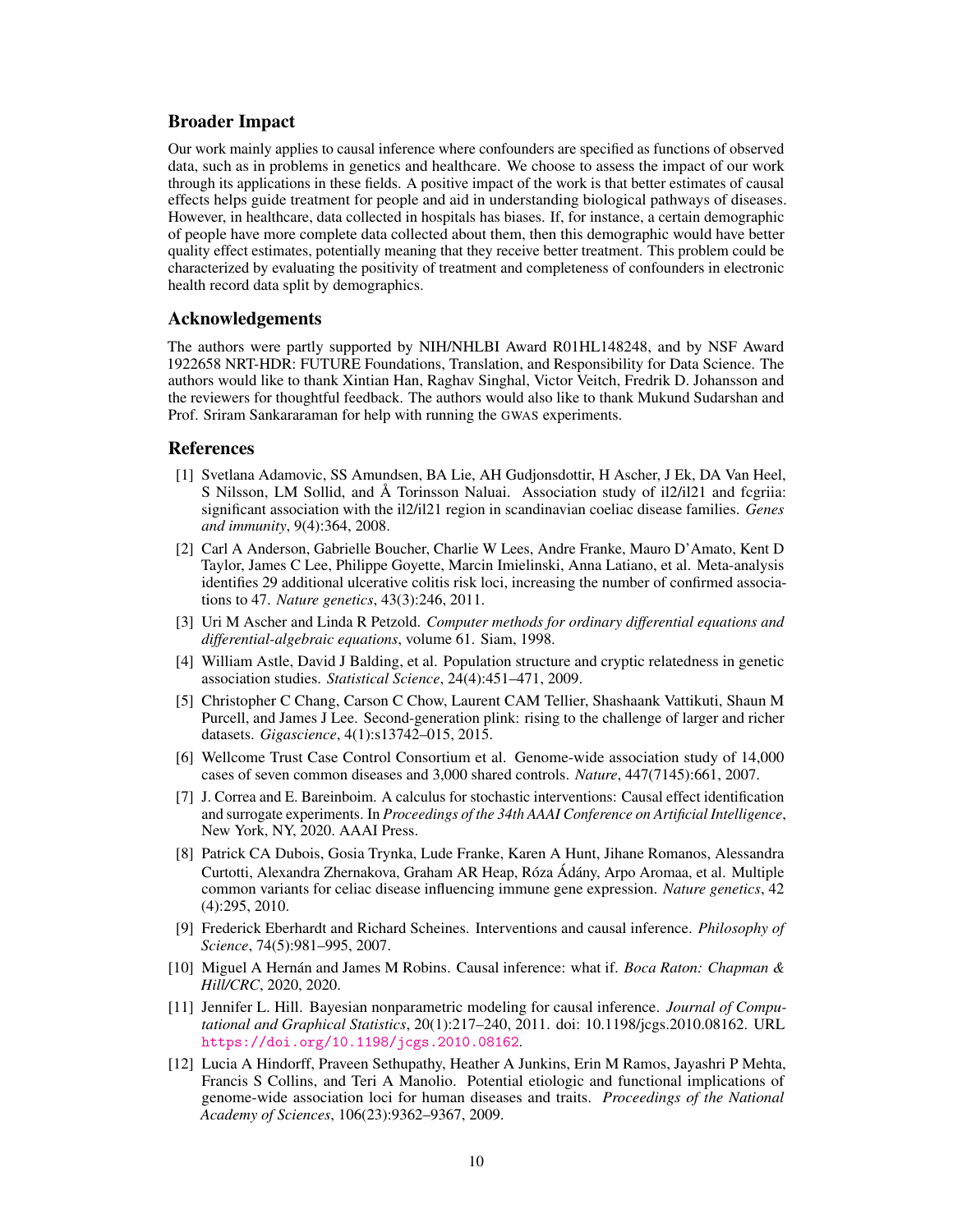- <span id="page-10-17"></span>[13] Morris W Hirsch, Robert L Devaney, and Stephen Smale. *Differential equations, dynamical systems, and linear algebra*, volume 60. Academic press, 1974.
- <span id="page-10-12"></span>[14] Karen A Hunt, Alexandra Zhernakova, Graham Turner, Graham AR Heap, Lude Franke, Marcel Bruinenberg, Jihane Romanos, Lotte C Dinesen, Anthony W Ryan, Davinder Panesar, et al. Novel celiac disease genetic determinants related to the immune response. *Nature genetics*, 40 (4):395, 2008.
- <span id="page-10-0"></span>[15] Christoph Lippert, Jennifer Listgarten, Ying Liu, Carl M Kadie, Robert I Davidson, and David Heckerman. Fast linear mixed models for genome-wide association studies. *Nature methods*, 8 (10):833, 2011.
- <span id="page-10-14"></span>[16] Virginia Pascual, Romina Dieli-Crimi, Natalia López-Palacios, Andrés Bodas, Luz María Medrano, and Concepción Núñez. Inflammatory bowel disease and celiac disease: overlaps and differences. *World journal of gastroenterology: WJG*, 20(17):4846, 2014.
- <span id="page-10-6"></span>[17] Judea Pearl et al. Causal inference in statistics: An overview. *Statistics surveys*, 3:96–146, 2009.
- <span id="page-10-13"></span>[18] Fabian Pedregosa, Gael Varoquaux, Alexandre Gramfort, Vincent Michel, Bertrand Thirion, ¨ Olivier Grisel, Mathieu Blondel, Peter Prettenhofer, Ron Weiss, Vincent Dubourg, et al. Scikitlearn: Machine learning in python. *Journal of machine learning research*, 12(Oct):2825–2830, 2011.
- <span id="page-10-1"></span>[19] Alkes L Price, Nick J Patterson, Robert M Plenge, Michael E Weinblatt, Nancy A Shadick, and David Reich. Principal components analysis corrects for stratification in genome-wide association studies. *Nature genetics*, 38(8):904, 2006.
- <span id="page-10-4"></span>[20] Rajesh Ranganath and Adler Perotte. Multiple causal inference with latent confounding. *arXiv preprint arXiv:1805.08273*, 2018.
- <span id="page-10-9"></span>[21] Marc Ratkovic. Balancing within the margin: Causal effect estimation with support vector machines. *Department of Politics, Princeton University, Princeton, NJ*, 2014.
- <span id="page-10-10"></span>[22] James M Robins. Robust estimation in sequentially ignorable missing data and causal inference models. In *Proceedings of the American Statistical Association*, volume 1999, pages 6–10. Indianapolis, IN, 2000.
- <span id="page-10-8"></span>[23] Paul R Rosenbaum and Donald B Rubin. The central role of the propensity score in observational studies for causal effects. *Biometrika*, 70(1):41–55, 1983.
- <span id="page-10-7"></span>[24] Donald B Rubin. Randomization analysis of experimental data: The fisher randomization test comment. *Journal of the American Statistical Association*, 75(371):591–593, 1980.
- <span id="page-10-11"></span>[25] Ludvig M Sollid. Coeliac disease: dissecting a complex inflammatory disorder. *Nature Reviews Immunology*, 2(9):647, 2002.
- <span id="page-10-15"></span>[26] Michael Spivak. *Calculus on manifolds: a modern approach to classical theorems of advanced calculus*. CRC press, 2018.
- <span id="page-10-16"></span>[27] Gerald Teschl. *Ordinary differential equations and dynamical systems*, volume 140. American Mathematical Soc., 2012.
- <span id="page-10-18"></span>[28] Timothy Thornton and Michael Wu. Summer institute in statistical genetics 2015.
- <span id="page-10-3"></span>[29] Peter M Visscher, Naomi R Wray, Qian Zhang, Pamela Sklar, Mark I McCarthy, Matthew A Brown, and Jian Yang. 10 years of gwas discovery: biology, function, and translation. *The American Journal of Human Genetics*, 101(1):5–22, 2017.
- <span id="page-10-5"></span>[30] Yixin Wang and David M Blei. The blessings of multiple causes. *Journal of the American Statistical Association*, (just-accepted):1–71, 2019.
- <span id="page-10-2"></span>[31] Jianming Yu, Gael Pressoir, William H Briggs, Irie Vroh Bi, Masanori Yamasaki, John F Doebley, Michael D McMullen, Brandon S Gaut, Dahlia M Nielsen, James B Holland, et al. A unified mixed-model method for association mapping that accounts for multiple levels of relatedness. *Nature genetics*, 38(2):203, 2006.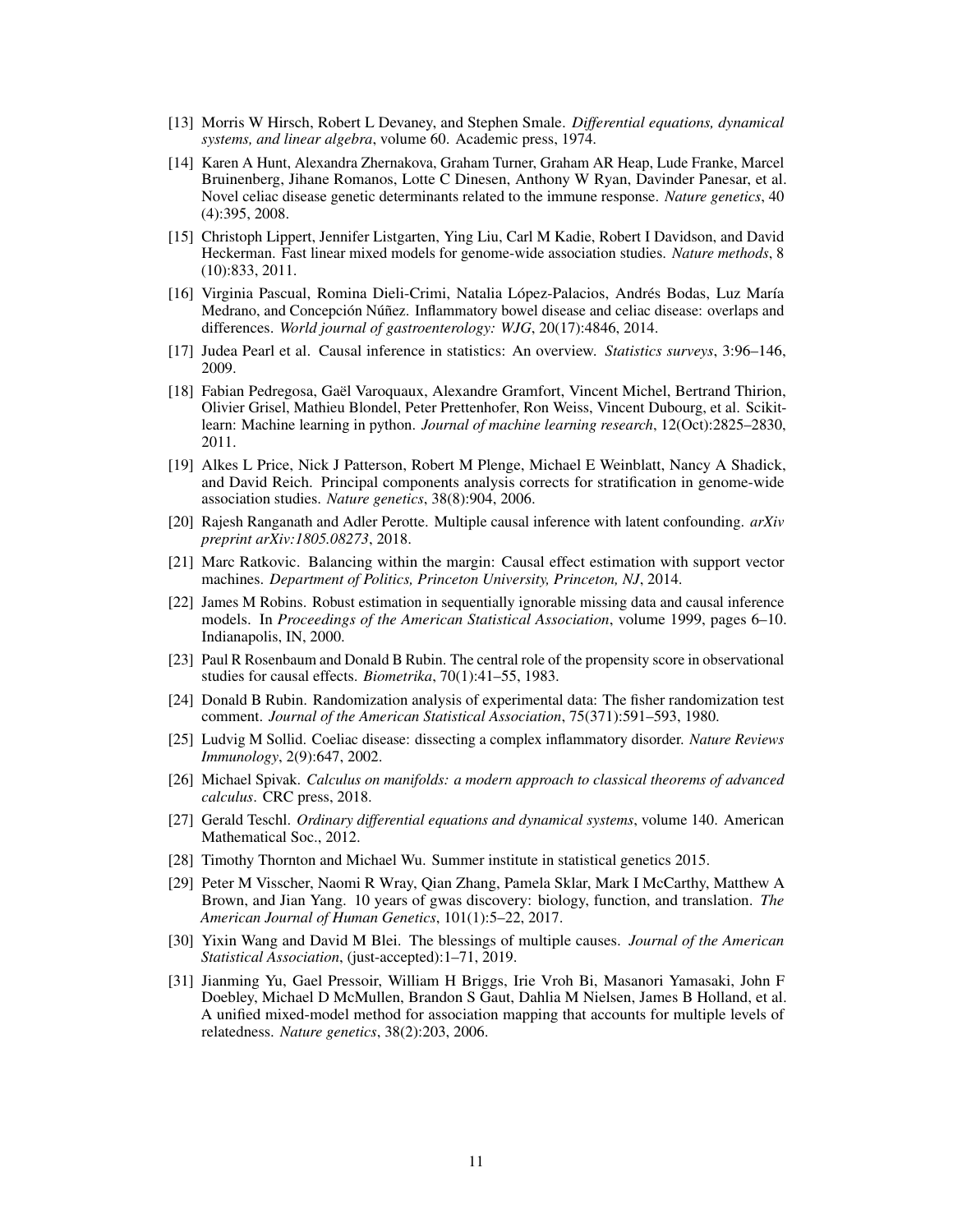## <span id="page-11-1"></span>A Theoretical details

#### A.1 A note about the assumptions

Note about the assumptions In [theorem 1,](#page-3-2) assumption 1 consists of three parts that can all be validated on observed data: 1) that the gradient flow converges, 2) that the confounder value of the surrogate matches the confounder value whose effect is of interest, and 3) that the surrogate intervention lies in the support of the pre-outcome variables. Assumption 2 is required for expectations and their gradients to exist and be finite. In [theorem 2,](#page-4-2) assumption 1 requires a consistent estimator of  $\mathbb{E}[y | t]$ , which can be provided with regression. Assumption 3 lists regularity conditions which help control how the surrogate estimation error propagates to the effect error.

#### <span id="page-11-0"></span>A.2 Proof of [Theorem 1](#page-3-2)

We restate the theorem for completeness:

Theorem 1. *Assume* C-REDUNDANCY *holds. Assuming the following:*

- *1.* Let  $t'(t^*, h(t^*_{2}))$  be the limiting solution to the gradient flow equation  $\frac{d\tilde{t}(s)}{ds} = -\nabla_{\tilde{t}}(h(\tilde{t}(s))$  $h(t_2^*)^2$ , *initialized at*  $\tilde{t}(0) = t^*$ ; *i.e.*  $t'(t^*, h(t_2^*)) = \lim_{s \to \infty} \tilde{t}(s)$ .<br>Further little  $(t/(t^*, h(t^*))) = h(t^*)$ , and  $t/(t^*, h(t^*)) \in \text{sym}(t)$ . *Further, let*  $h(t'(t^*, h(t^*_2))) = h(t^*_2)$  *and*  $t'(t^*, h(t^*_2)) \in supp(t)$ *.*
- 2.  $f(\tilde{t}, h(\tilde{t}), \eta)$  *and*  $h(\tilde{t})$  *as functions of*  $\tilde{t}, h(\tilde{t})$  *are continuous and differentiable and the derivatives exist for all*  $\tilde{\tau}$ ,  $\eta$ *. Let*  $\nabla_{\tilde{\tau}} f(\tilde{\tau}, h(\tilde{\tau}), \eta)$  *exist and be bounded and integrable w.r.t. the probability measure corresponding to*  $p(\eta)$ *, for all values of*  $\tilde{t}$  *and*  $h(\tilde{t})$ *.*

*Then the conditional effect (and therefore the average effect) is identified:*

$$
\varphi(\mathtt{t}^*,h(\mathtt{t}^*_2)) = \varphi\left(\mathtt{t}'(\mathtt{t}^*,h(\mathtt{t}^*_2)),h(\mathtt{t}'(\mathtt{t}^*,h(\mathtt{t}^*_2)))) = \mathbb{E}\left[\mathbf{y} \,|\, \mathbf{t} = \mathtt{t}'(\mathtt{t}^*,h(\mathtt{t}^*_2))\right] \qquad (10)
$$

*Proof.* Recall definition of conditional effect  $\phi(\tilde{t}, h(\tilde{t}_2)) = \mathbb{E}_{\eta} f(\tilde{t}, h(\tilde{t}_2), \eta)$ . Recall  $\nabla_{\tilde{t}}$  is the gradient with respect to the first argument of f, that is  $\tilde{\tau}$ . First, by assumption 2,  $\mathbb E$  and  $\nabla$  commute, under the dominated convergence theorem. Then, by C-REDUNDANCY

$$
\nabla_{\tilde{\mathtt{t}}}\varphi(\tilde{\mathtt{t}},h(\mathtt{t}^*))^T\nabla_{\tilde{\mathtt{t}}}h(\tilde{\mathtt{t}})=\nabla_{\tilde{\mathtt{t}}}\mathbb{E}_{\eta}f(\tilde{\mathtt{t}},h(\mathtt{t}^*),\eta)^T\nabla_{\tilde{\mathtt{t}}}h(\tilde{\mathtt{t}})=\mathbb{E}_{\eta}[\nabla_{\tilde{\mathtt{t}}}f(\tilde{\mathtt{t}},h(\mathtt{t}^*),\eta)^T\nabla_{\tilde{\mathtt{t}}}h(\tilde{\mathtt{t}})]=0.
$$

Now consider the gradient flow equation  $d\tilde{t}(s)/ds = -\nabla_{\tilde{t}}(h(\tilde{t}) - h(t_2^*))^2$ . We refer to the gradient evaluated at  $\tilde{t}$  as  $\Delta \tilde{t} = -\nabla_{\tilde{t}}(h(\tilde{t}) - h(t_2^*))^2 = -2(h(\tilde{t}) - h(t_2^*))\nabla_{\tilde{t}}h(\tilde{t})$ . We will express  $\phi(\mathbf{t}'(\mathbf{t}^*, \mathbf{h}(\mathbf{t}_2^*)), \mathbf{h}(\mathbf{t}_2^*))$  as defined by the starting point  $\phi(\mathbf{t}^*, \mathbf{h}(\mathbf{t}_2^*))$  and the gradient flow equation.

Let the solution path to the gradient flow equation be C with  $t^*, t'(t^*, h(t^*_{2}))$  being the starting and ending points respectively. By the Gradient Theorem [\[26\]](#page-10-15), we have that  $\phi(\mathbf{t}^*, \mathbf{h}(\mathbf{t}_2^*))$  and  $\varphi(\mathbf{t}'(\mathbf{t}^*, \mathbf{h}(\mathbf{t}_2^*)), \mathbf{h}(\mathbf{t}_2^*))$  are related via the line integral over C:

$$
\int_C \nabla_{\tilde{\mathtt{t}}}\varphi(\tilde{\mathtt{t}},h(\mathtt{t}^*_2))\cdot d\tilde{\mathtt{t}}=\varphi(\mathtt{t}'(\mathtt{t}^*,h(\mathtt{t}^*_2)),h(\mathtt{t}^*_2))-\varphi(\tilde{\mathtt{t}},h(\mathtt{t}^*_2))
$$

Let  $\tilde{\tau}(s)$  be a parametrization of solution path C by the scalar time  $s \in [0,\infty)$ . Now, to obtain the value of  $\phi(\tilde{t}, \tilde{h}(t_2^*))$ , we will compute the line integral over the vector field defined by  $\nabla_{\tilde{t}} \phi(\tilde{t}, h(t_2^*))$ , which exists by assumption 2 in [theorem 1,](#page-3-2) evaluated along the path C defined by  $\Delta \tilde{t}(s)$ :

$$
\begin{split}\n\Phi(\mathbf{t}'(\mathbf{t}^*, h(\mathbf{t}_2^*)), h(\mathbf{t}_2^*)) &= \Phi(\mathbf{t}^*, h(\mathbf{t}_2^*)) + \int_C \nabla_{\tilde{\mathbf{t}}} \Phi(\tilde{\mathbf{t}}, h(\mathbf{t}_2^*)) \cdot d\tilde{\mathbf{t}} \\
&= \Phi(\mathbf{t}^*, h(\mathbf{t}_2^*)) + \int_0^\infty \nabla_{\tilde{\mathbf{t}}} \Phi(\tilde{\mathbf{t}}(s), h(\mathbf{t}_2^*))^T \frac{d\tilde{\mathbf{t}}(s)}{ds} ds \\
&= \Phi(\mathbf{t}^*, h(\mathbf{t}_2^*)) + \int_0^\infty \nabla_{\tilde{\mathbf{t}}} \Phi(\tilde{\mathbf{t}}(s), h(\mathbf{t}_2^*))^T \Delta \tilde{\mathbf{t}}(s) ds \\
&= \Phi(\mathbf{t}^*, h(\mathbf{t}_2^*)) \\
&+ \int_0^\infty -2((h(\tilde{\mathbf{t}}(s)) - h(\mathbf{t}_2^*))) \nabla_{\tilde{\mathbf{t}}} \Phi(\tilde{\mathbf{t}}(s), h(\mathbf{t}_2^*))^T \nabla_{\tilde{\mathbf{t}}} h(\tilde{\mathbf{t}}(s)) ds \\
&= \Phi(\mathbf{t}^*, h(\mathbf{t}_2^*)) + 0 \qquad \text{{by C-REDUNDANCY}}\n\end{split} \tag{11}
$$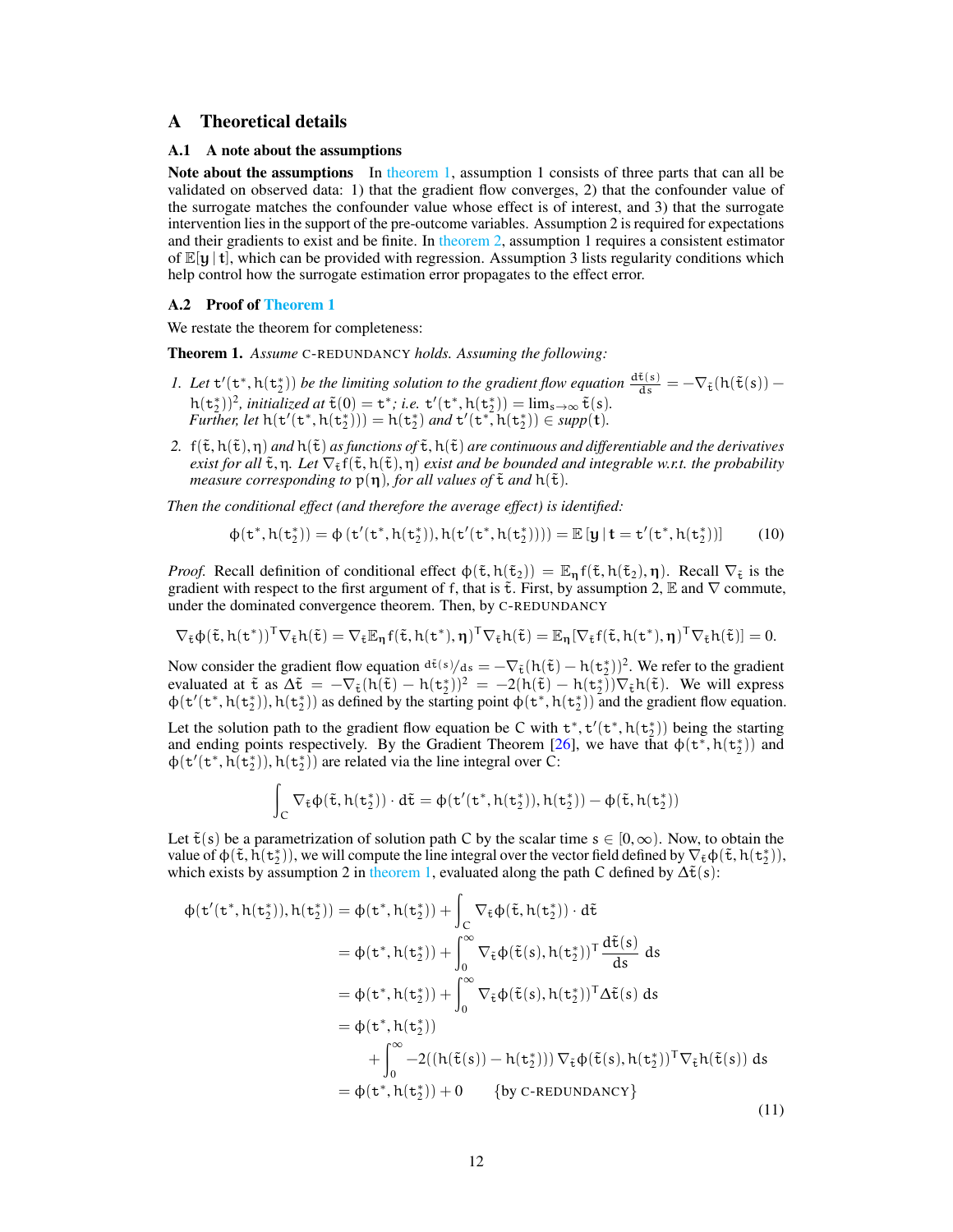Finally, by assumption 1 in [theorem 1,](#page-3-2)  $h(t'(t^*, h(t^*_{2}))) = h(t^*_{2}),$  and so

$$
\varphi(\mathbf{t}^*, h(\mathbf{t}_2^*)) = \varphi(\mathbf{t}'(\mathbf{t}^*, h(\mathbf{t}_2^*)), h(\mathbf{t}_2^*)) = \varphi(\mathbf{t}'(\mathbf{t}^*, h(\mathbf{t}_2^*)), h(\mathbf{t}'(\mathbf{t}^*, h(\mathbf{t}_2^*))))
$$
(12)

For clarity, the same equation, but using  $t'$  and suppressing dependence on  $t^*$ ,  $h(t_2^*)$ :

<span id="page-12-1"></span>
$$
\phi(\mathbf{t}^*, h(\mathbf{t}_2^*)) = \phi(\mathbf{t}', h(\mathbf{t}_2^*)) = \phi(\mathbf{t}', h(\mathbf{t}')) \tag{13}
$$

Under the causal model for EFC, the outcome  $y = f(t, h(t), \eta)$ . Then,  $\forall \tilde{t} \in \text{supp}(p(t)),$ 

<span id="page-12-2"></span>
$$
\mathbb{E}[\mathbf{y} \,|\, \mathbf{t} = \tilde{\mathbf{t}}] = \mathbb{E}_{\mathbf{\eta}}[f(\tilde{\mathbf{t}}, h(\tilde{\mathbf{t}}), \mathbf{\eta})] = \varphi(\tilde{\mathbf{t}}, h(\tilde{\mathbf{t}})).\tag{14}
$$

Using that  $t'(t^*, t_2^*) \in \text{supp}(p(t))$  and [eqs. \(13\)](#page-12-1) and [\(14\),](#page-12-2) the conditional effect is identified

$$
\begin{aligned} \n\varphi(\mathbf{t}^*, \mathbf{h}(\mathbf{t}_2^*)) &= \varphi(\mathbf{t}'(\mathbf{t}^*, \mathbf{h}(\mathbf{t}_2^*)), \mathbf{h}(\mathbf{t}'(\mathbf{t}^*, \mathbf{h}(\mathbf{t}_2^*)))) \\ \n&= \mathbb{E}[\mathbf{y} \,|\, \mathbf{t} = \mathbf{t}'(\mathbf{t}^*, \mathbf{h}(\mathbf{t}_2^*))] \n\end{aligned} \tag{15}
$$

Thus, the conditional effect, and consequently the average effect, are identified as  $\mathbb{E}[\mathbf{y} | \mathbf{t}'(\mathbf{t}^*, \mathbf{h}(\mathbf{t}_2^*))]$ and  $\tau(\mathbf{t}^*) = \mathbb{E}_{h(\mathbf{t})} \mathbb{E}[\mathbf{y} | \mathbf{t}'(\mathbf{t}^*, h(\mathbf{t}))]$  respectively.

Note about convergence of gradient flow Any ODE's solution, if it exists and converges, converges to an  $\omega$ -limit set [\[27\]](#page-10-16). An  $\omega$ -limit set is nonempty when the solution path lies entirely in a closed and bounded set and can consist of limit cycles, equilibrium points, or neither [\[13,](#page-10-17) [27\]](#page-10-16). A gradient flow equation  $d\tilde{\epsilon}(s)/ds = -\nabla h(\tilde{\epsilon})$  (also called a gradient system) has the special property that its w-limit set only consists of critical points of  $h(\tilde{t})$ ; critical points of  $h(\tilde{t})$  are also equilibrium points of the gradient flow equation [\[13\]](#page-10-17). Further, if  $\nabla h(\tilde{t})$  exists and is bounded and  $h(\tilde{t})$  has bounded sublevel sets  $({\tilde{t}} : h({\tilde{t}}) \leq c)$ , then the solution to the gradient flow equation will entirely lie within a bounded set. This is because along the solution path,  $h(\tilde{t}(s))$  always decreases meaning that the solution will remain in any sublevel set it started in. Thus, if  $h(\tilde{t})$  has bounded sublevel sets, the solution of the gradient flow equation will converge only to critical points of  $h(\tilde{t})$ .

#### <span id="page-12-0"></span>A.3 Estimation error in LODE

**Theorem 2.** *Consider the conditional effect*  $\phi(\mathsf{t}^*, h(\mathsf{t}_2^*))$ *. Let*  $\hat{\mathsf{t}}(\mathsf{t}^*, h(\mathsf{t}_2^*))$  *be the estimate of the surrogate intervention computed by* LODE*, computed via Euler integration of the gradient flow*  $\frac{d\tilde{\tau}(s)}{ds} = -\nabla_{\tilde{\tau}}(h(\tilde{\tau}(s)) - h(\tau_2^*))^2$ , initialized at  $\tilde{\tau}(0) = \tau^*$ . Assume the true surrogate  $\tau'(\tau^*, h(\tau_2^*))$ *exists and is the limiting solution to the gradient flow equation.*

- *1. Let the finite sample estimator of*  $\mathbb{E}[\mathbf{y} | \mathbf{t} = \tilde{\mathbf{t}}]$  *be*  $\hat{\mathbf{f}}(\tilde{\mathbf{t}})$ *. Let the error for all*  $\tilde{\mathbf{t}}$  *be bounded,*  $|\hat{f}(\tilde{\mathbf{t}}) - \mathbb{E}[\mathbf{y} | \mathbf{t} = \tilde{\mathbf{t}}]| \leqslant c(N)$ *, where* N *is the sample size and*  $\lim_{N \to \infty} c(N) = 0$ *.*
- 2. Assume K Euler integrator steps were taken to find the surrogate estimate  $\hat{\tau}(\tau^*, h(\tau^*_2))$ , *each of size*  $\ell$ . Let the maximum confounder mismatch be  $\max_{i \leq k} (h(\tilde{t}_i) - h(t_2^*))^2 = M$ .
- *3. Let*  $L_{z,\tilde{t}}$  *be the Lipschitz-constant of*  $\varphi(\tilde{t}, h(\tilde{t}_2))$  *as a function of*  $h(\tilde{t}_2)$ *, for fixed*  $\tilde{t}$ *. Let*  $L_e$  *be the Lipschitz-constant of*  $\mathbb{E}[\mathbf{y} | \mathbf{t} = \tilde{\mathbf{t}}] = \phi(\tilde{\mathbf{t}}, h(\tilde{\mathbf{t}}))$  *as a function of*  $\tilde{\mathbf{t}}$ *. Assume h has a gradient with bounded norm,*  $\|\nabla h(\tilde{\mathbf{t}})\|_2 < L_h$ .  $\Delta$ *ssume* f's Hessian has bounded eigenvalues:  $\forall \tilde{\tau}, \tilde{\tau}_2$ ,  $\|\nabla^2_{\tilde{\tau}} \varphi(\tilde{\tau}, h(\tilde{\tau}_2))\|_2 \leq \sigma_{\text{H}\varphi}$ .

The conditional effect estimate error,  $\xi(\mathbf{t}^*,h(\mathbf{t}_2^*))=|\hat{f}(\hat{\mathbf{t}})-\varphi(\mathbf{t}^*,h(\mathbf{t}_2^*))|$ , is upper bounded by:

$$
c(N) + \min\left(L_{\varepsilon}\|t'-\hat{t}\|_{2}, \ 2K\ell^{2}\left(\mathcal{O}(\ell) + M\sigma_{H\varphi}L_{h}^{2}\right) + L_{z,\hat{t}}\|h(\hat{t}) - h(t_{2}^{*})\|_{2}\right) \tag{16}
$$

*Proof.* (of [Theorem 2\)](#page-4-2) Recall the definition of conditional effect :  $\phi(\tilde{t}, h(\tilde{t}_2)) = \mathbb{E}_{\eta} f(\tilde{t}, h(\tilde{t}_2), \eta)$ .

LODE's estimate of the conditional effect is  $\hat{f}(\hat{t}(t^*, h(t^*))$ . We will suppress notation for dependence on  $t^*$ ,  $h(t_2^*)$ , and use  $t'$  and  $\hat{t}$  to refer to the true surrogate intervention and the estimated surrogate interventions respectively. Note  $\hat{f}$  is the estimate of the conditional expectation  $\mathbb{E}[\mathbf{y} | t = \tilde{t}]$ , learned from N samples. We first bound the error by splitting into two parts and bounding each separately:

$$
|\xi(t^*, h(t_2^*))| = |\hat{f}(\hat{t}) - \varphi(t^*, h(t_2^*))|
$$
  
\$\leqslant | \hat{f}(\hat{t}) - \varphi(\hat{t}, h(\hat{t})) | + |\varphi(\hat{t}, h(\hat{t})) - \varphi(t^\*, h(t\_2^\*))|\$  
\$\leqslant c(N) + |\varphi(\hat{t}, h(\hat{t})) - \varphi(t^\*, h(t\_2^\*))|\$  
\$\leqslant |\varphi(\hat{t}, h(\hat{t})) - \varphi(\hat{t}, h(t\_2^\*))| + |\varphi(\hat{t}, h(t\_2^\*)) - \varphi(t^\*, h(t\_2^\*))| + c(N)\$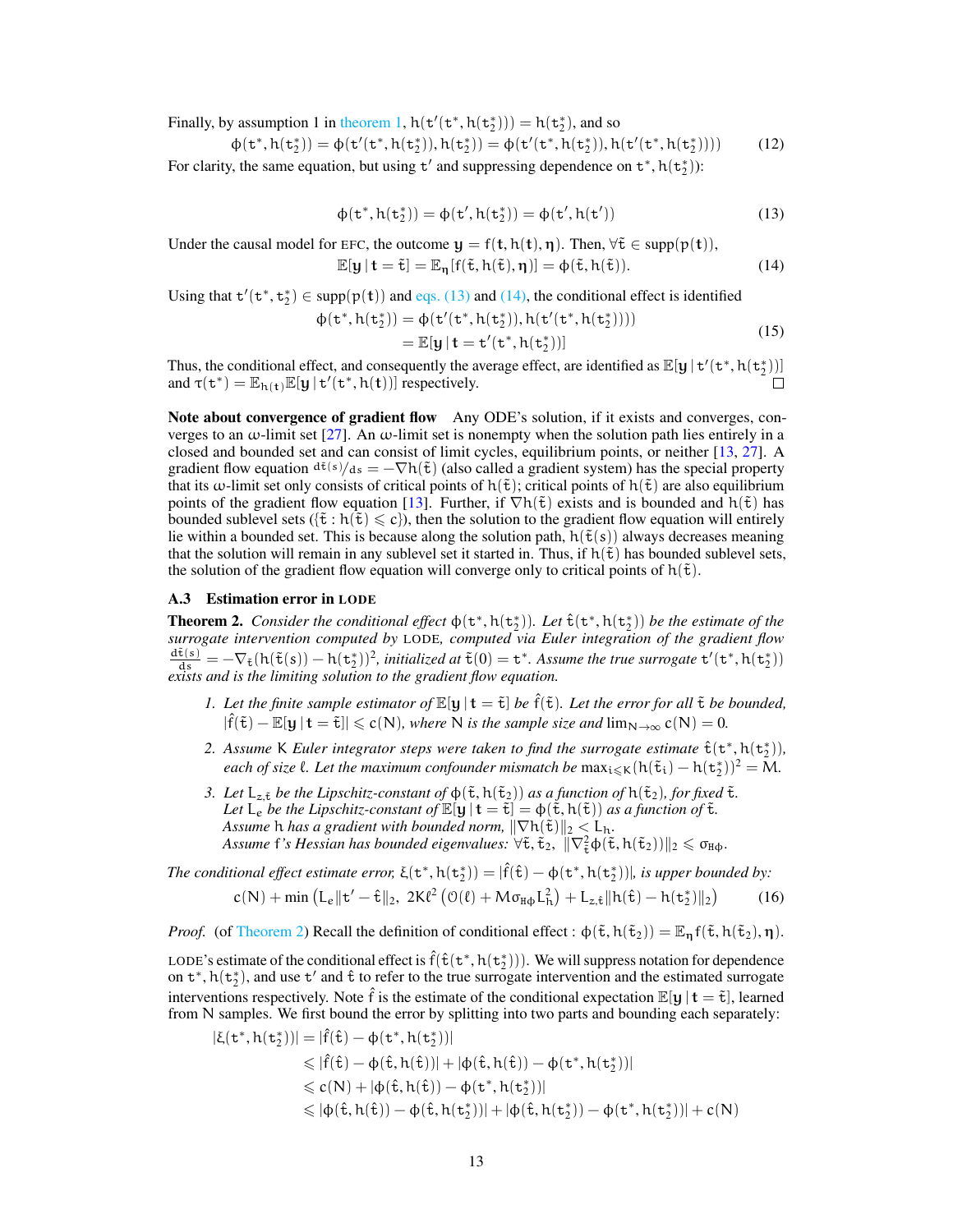The first term is bounded via the Lipschitz-ness of  $\phi$  as a function of  $h(\tilde{t})$  with fixed first argument  $\tilde{\tau} = \hat{\tau}$ .

$$
|\varphi(\hat{\mathtt{t}},h(\hat{\mathtt{t}}))-\varphi(\hat{\mathtt{t}},h(\mathtt{t}^*_2))|\leqslant L_{z,\hat{\mathtt{t}}}|h(\hat{\mathtt{t}})-h(\mathtt{t}^*_2)|
$$

We now bound the remaining term. Recall that LODE's computation of the surrogate intervention involved K gradient steps, each of size  $\ell$ . We work with a constant step-size but the analysis can be generalized to a non-uniform step size. Indexing steps with i, let  $d_i = h(\tilde{t}_i) - h(t_2^*)$  be the be generalized to a non-uniform step size. Indexing steps with t, let  $\mathbf{a}_i = \mathbf{a}_i \mathbf{c}_i$   $\mathbf{a}_i = \mathbf{a}_i \mathbf{c}_i$   $\mathbf{a}_i = \mathbf{a}_i \mathbf{c}_i$   $\mathbf{a}_i = \mathbf{a}_i \mathbf{c}_i$   $\mathbf{a}_i = \mathbf{a}_i \mathbf{c}_i$   $\mathbf{a}_i = \mathbf{a}_i \mathbf{c}_i$  use this to bound the error  $\phi(\hat{\mathbf{t}}, h(\mathbf{t}_2^*)) - \phi(\mathbf{t}^*, h(\mathbf{t}_2^*))$ . With  $\tilde{\mathbf{t}}_K = \hat{\mathbf{t}}$  and  $\tilde{\mathbf{t}}_0 = \mathbf{t}^*$ , we proceed by expressing the error as a telescoping sum and using the Taylor expansion for  $\phi(\tilde{t}, h(t_2^*))$  in terms of the the first argument  $\tilde{\tau}$ .

$$
\Phi(\hat{\mathbf{t}}, h(\mathbf{t}_2^*)) - \Phi(\mathbf{t}^*, h(\mathbf{t}_2^*)) = \sum_{i=0}^{K-1} \Phi(\tilde{\mathbf{t}}_{i+1}, h(\mathbf{t}_2^*)) - \Phi(\tilde{\mathbf{t}}_i, h(\mathbf{t}_2^*))
$$
(17)

$$
= \sum_{i=0}^{K-1} \nabla_{\tilde{\mathbf{t}}} \phi(\tilde{\mathbf{t}}_i, h(\mathbf{t}_2^*))^{\top} (\tilde{\mathbf{t}}_{i+1} - \tilde{\mathbf{t}}_i)
$$
(18)

$$
+\frac{1}{2}(\tilde{\mathbf{t}}_{i+1}-\tilde{\mathbf{t}}_i)^{\top}\nabla_{\tilde{\mathbf{t}}}^{2}\phi(\tilde{\mathbf{t}}_{i},h(\mathbf{t}_{2}^{\ast}))(\tilde{\mathbf{t}}_{i+1}-\tilde{\mathbf{t}}_i)+\mathcal{O}(\|\tilde{\mathbf{t}}_{i+1}-\tilde{\mathbf{t}}_i\|_{2}^{3})
$$
\n(19)

$$
= \sum_{i=0}^{K-1} 2\ell d_i \nabla_{\tilde{\tau}} \varphi(\tilde{t}_i, h(t_2^*))^\top \nabla_{\tilde{\tau}} h(\tilde{t}_i) + 2(\ell d_i)^2 \nabla_{\tilde{\tau}} h(\tilde{t}_i)^\top \nabla_{\tilde{\tau}}^2 \varphi(\tilde{t}_i, h(t_2^*)) \nabla_{\tilde{\tau}} h(\tilde{t}_i) + \mathcal{O}(\ell^3)
$$
\n(20)

$$
= \sum_{i=0}^{K-1} 0 + 2(\ell d_i)^2 \nabla_{\tilde{\mathbf{t}}} h(\tilde{\mathbf{t}}_i)^\top \nabla_{\tilde{\mathbf{t}}}^2 \phi(\tilde{\mathbf{t}}_i, h(\mathbf{t}_2^*)) \nabla_{\tilde{\mathbf{t}}} h(\tilde{\mathbf{t}}_i) + \mathcal{O}(\ell^3)
$$
\n(21)

$$
= \mathcal{O}(K\ell^3) + \sum_{i=0}^{K-1} 2(\ell d_i)^2 \nabla_{\tilde{\mathbf{t}}} h(\tilde{\mathbf{t}}_i)^\top \nabla_{\tilde{\mathbf{t}}}^2 \varphi(\tilde{\mathbf{t}}_i, h(\mathbf{t}_2^*)) \nabla_{\tilde{\mathbf{t}}} h(\tilde{\mathbf{t}}_i)
$$
(22)

$$
\leqslant \mathcal{O}(K\ell^3) + \sum_{i=0}^{K-1} 2(\ell(h(\tilde{\tau}_i) - h(\tilde{\tau}_2)))^2 \left| \nabla_{\tilde{\tau}} h(\tilde{\tau}_i)^\top \nabla_{\tilde{\tau}}^2 \varphi(\tilde{\tau}_i, h(\tilde{\tau}_2)) \nabla_{\tilde{\tau}} h(\tilde{\tau}_i) \right| \tag{23}
$$

$$
\leqslant \mathcal{O}(K\ell^3) + \sum_{i=0}^{K-1} 2\ell^2 M \left| \nabla_{\tilde{\mathbf{t}}} h(\tilde{\mathbf{t}}_i)^\top \nabla_{\tilde{\mathbf{t}}}^2 \varphi(\tilde{\mathbf{t}}_i, h(\mathbf{t}_2^*)) \nabla_{\tilde{\mathbf{t}}} h(\tilde{\mathbf{t}}_i) \right| \tag{24}
$$

$$
\leqslant \mathcal{O}(K\ell^3) + \sum_{i=0}^{K-1} 2\ell^2 M \sigma_{H\varphi} \|\nabla_{\tilde{\tau}} h(\tilde{\tau}_i)\|_2^2
$$
\n(25)

$$
\leqslant \mathcal{O}(K\ell^3) + \sum_{i=0}^{K-1} 2\ell^2 M \sigma_{H\varphi} L_h^2 \tag{26}
$$

$$
=2K\ell^{2}\left(\mathcal{O}(\ell)+M\sigma_{H\Phi}L_{h}^{2}\right),\tag{27}
$$

where the inequalities follow by the maximum value of  $(h(\tilde{t}_i) - h(t_2^*))^2$ , bounded eigenvalues of the Hessian of  $\phi$  and the Lipschitz-ness of  $h(\tilde{t})$ .

Another way we bound the error is via the Lipschitz constant of the conditional expectation as a function of  $\tilde{\tau}$ . Recall this is  $L_e$ . An alternate bound on the error is as follows:

$$
|\varphi(\hat{\mathtt{t}},h(\hat{\mathtt{t}}))-\varphi(\mathtt{t}^*,h(\mathtt{t}^*_2))|=|\varphi(\hat{\mathtt{t}},h(\hat{\mathtt{t}}))-\varphi(\mathtt{t}',h(\mathtt{t}'))|\leqslant\! L_\varepsilon\|\mathtt{t}'-\hat{\mathtt{t}}\|_2
$$

The bound follows:

$$
|\xi(\tilde{\mathtt{t}},h(\mathtt{t}^*_2))|\leqslant c(N)+\min\left(L_e\|\mathtt{t}'-\hat{\mathtt{t}}\|_2,\quad 2K\ell^2\left(\mathbb{O}(\ell)+M\sigma_{\mathtt{H}\varphi}L_h^2\right)+L_{z,\hat{\mathtt{t}}}\|h(\hat{\mathtt{t}})-h(\mathtt{t}^*_2)\|_2\right)
$$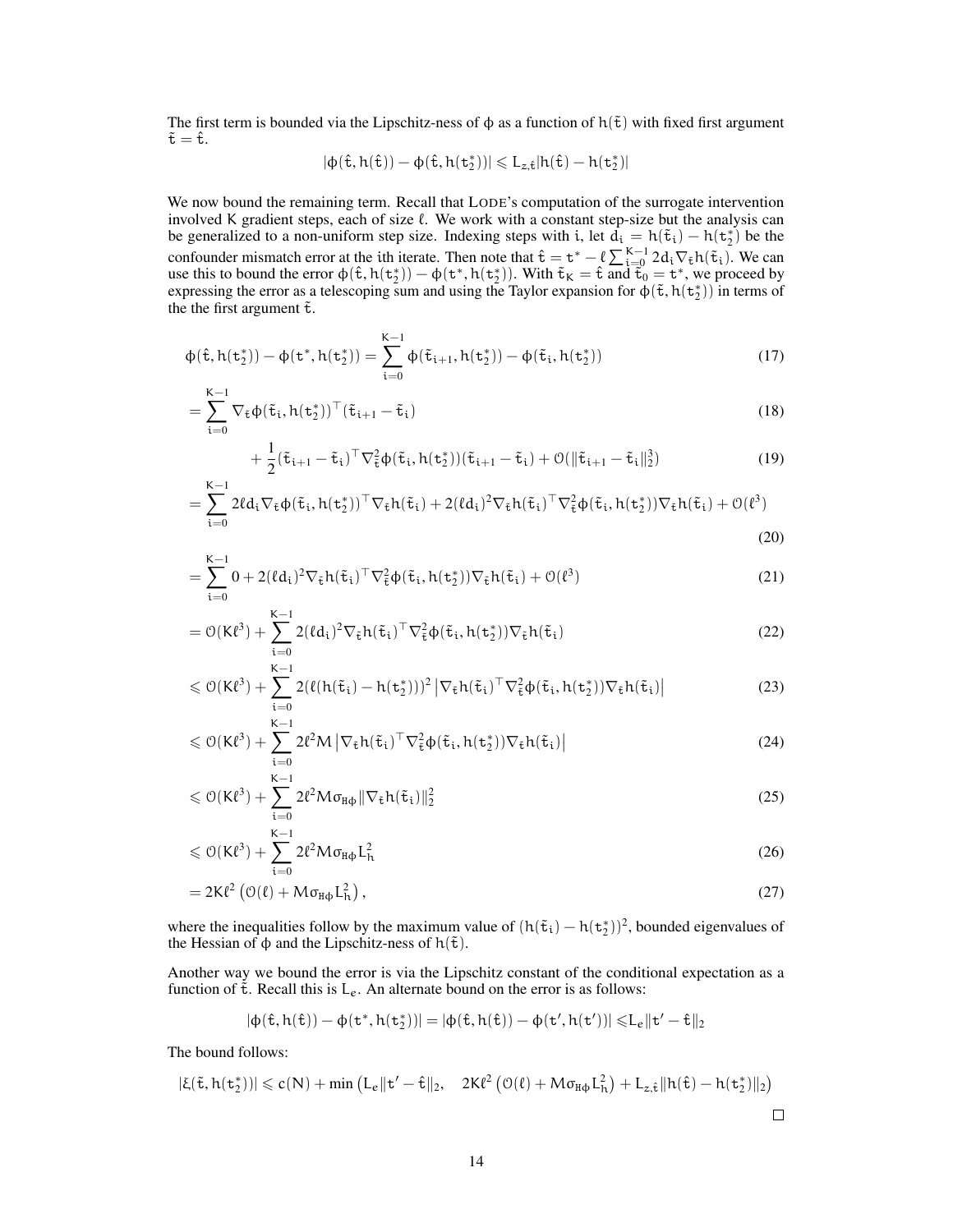#### <span id="page-14-2"></span>A.3.1 A note on linear confounder functions and LODE

In the proof above, the error in Euler integration accumulates due to terms like this one:  $\nabla_{\tilde{\tau}}^{\top} h(\tilde{\tau}) \nabla_{\tilde{\tau}}^2 f(\tilde{\tau}, h(\tau^*), \eta) \nabla_{\tilde{\tau}} h(\tilde{\tau})$ . For a linear confounder function that satisfies  $\nabla_{\tilde{\tau}} h(\tilde{\tau}) = \beta$ , such terms can be expressed as  $\beta^{\top} \nabla_{\tilde{\tau}} (\nabla_{\tilde{\tau}} f(\tilde{\tau}, h(t^*), \eta)^{\top} \beta) = \beta^{\top} \nabla_{\tilde{\tau}} (0) = 0$  under C-REDUNDANCY. Thus, such error does not accumulate even with large step sizes.

Further, note that the gradient flow equation in LODE for the causal model A in [section 4](#page-5-1) is a linear ODE whose solution has a closed form expression and one can estimate the surrogate without numerical integration [\[27\]](#page-10-16).

## <span id="page-14-0"></span>A.4 Proof of sufficiency of Effect Connectivity

**Theorem 3.** *Under Effect Connectivity, [eq.](#page-5-0)* (9), any surrogate intervention  $t'(t^*, h(t^*_{2})) \in supp(t)$ .

*Proof.* Recall  $\phi(\tilde{\mathbf{t}}, h(\tilde{\mathbf{t}})) = \mathbb{E}_{\eta} f(\tilde{\mathbf{t}}, h(\tilde{\mathbf{t}}), \eta)$ . We have  $\forall \mathbf{t}^* \in \text{supp}(\mathbf{p}(\mathbf{t}))$ :

$$
p(h(\mathbf{t})=h(\mathtt{t}^*_2))>0\implies p(\varphi(\mathbf{t},h(\mathbf{t}))=\varphi(\mathtt{t}^*,h(\mathtt{t}^*_2))\,|\,h(\mathbf{t})=h(\mathtt{t}^*_2))>0.
$$

This implies  $\exists t' \in \text{supp}(\mathbf{t}), \phi(\mathbf{t}', \mathbf{h}(\mathbf{t}_2^*)) = \phi(\mathbf{t}^*, \mathbf{h}(\mathbf{t}_2^*)\), \quad \text{s.t.} \quad \mathbf{h}(\mathbf{t}') = \mathbf{h}(\mathbf{t}_2^*)$ .

Then,  $\phi(\mathbf{t}^*, h(\mathbf{t}_2^*)) = \phi(\mathbf{t}', h(\mathbf{t}_2^*)) = \phi(\mathbf{t}', h(\mathbf{t}')) = \mathbb{E}[\mathbf{y} | \mathbf{t} = \mathbf{t}']$ .

#### <span id="page-14-1"></span>A.5 Necessity of Effect Connectivity for Nonparametric effect estimation in EFC

Theorem 4. *Effect Connectivity is necessary for nonparametric effect estimation in* EFC*.*

*Proof.* (Proof of [Theorem 4\)](#page-5-2) Let the outcome be  $y = f(t, h(t))$ . Recall the joint distribution  $p(t, y)$  and let  $h(t)$  be the confounder. Let Effect Connectivity be violated, i.e. there exists a non-measure-zero subset  $B \in \text{supp}(\mathbf{t}) \times \text{supp}(\mathbf{h}(\mathbf{t}))$  such that <sup>[6](#page-14-3)</sup>:

$$
\forall \ \tilde{\mathtt{t}}, h(\tilde{\mathtt{t}}_2) \in B, \qquad \mathfrak{p}(\mathsf{f}(\mathtt{t}, h(\mathtt{t})) = \mathsf{f}(\tilde{\mathtt{t}}, h(\tilde{\mathtt{t}}_2)) | h(\mathtt{t}) = h(\tilde{\mathtt{t}}_2)) = 0.
$$

Now, we construct a new outcome  $y_2 = f_2(t, h(t))$  and show the conditional effects for this new outcome are different from the one defined by f on  $\forall (\tilde{t}, h(\tilde{t}_2)) \in B$ . Let

$$
f_2(\mathbf{\tilde{t}},h(\mathbf{\tilde{t}}_2))=f(\mathbf{\tilde{t}},h(\mathbf{\tilde{t}}_2))+10*1((\mathbf{\tilde{t}},h(\mathbf{\tilde{t}}_2))\in B)|.
$$

We have  $f_2(\tilde{t}, h(\tilde{t})) = f(\tilde{t}, h(\tilde{t})) \forall \tilde{t} \in \text{supp}(\tilde{t}), \text{ as the additional term in } f_2 \text{ is only present for }$  $(\tilde{t}, h(\tilde{t}_2)) \in B$ ; this follows from the fact that  $\forall \tilde{t} \in \text{supp}(\mathbf{t}), (\tilde{t}, h(\tilde{t})) \notin B$  as

$$
p[f(\mathbf{t},h(\mathbf{t}))=f(\tilde{\mathbf{t}},h(\tilde{\mathbf{t}}))\,|\,h(\mathbf{t})=h(\tilde{\mathbf{t}})]=p[f(\mathbf{t},h(\mathbf{t}))=f(\tilde{\mathbf{t}},h(\tilde{\mathbf{t}}))]>0.
$$

Thus,  $p(y, t) = d p(y_2, t)$  are equal in distribution since  $B \cap supp(t, h(t)) = \emptyset$ . This means that the conditional effects are different for the outcomes  $\mathbf{y},\mathbf{y}_2$  for all  $(\tilde{\mathbf{t}}, h(\tilde{\mathbf{t}}_2)) \in B$ :

$$
\mathbb{E}[y\,|\,do(t=\tilde{\mathtt{t}}), h(t)=h(\tilde{\mathtt{t}}_2)] \neq \mathbb{E}[y_2\,|\,do(t=\tilde{\mathtt{t}}), h(t)=h(\tilde{\mathtt{t}}_2)]
$$

Therefore, for causal models that violates Effect Connectivity, there exist observationally equivalent causal models with different causal effects. Thus, nonparametric effect estimation is impossible. Thus, Effect Connectivity is required for EFC.  $\Box$ 

#### A.6 Algorithmic details

We give in [algorithm 1](#page-15-0) pseudocode for LODE.

**Extensions of LODE** Consider that we have access to  $m(h(t))$  for some bijective differentiable function  $m(.)$ , instead of  $h(t)$ . The orthogonality in C-REDUNDANCY holds  $\nabla_{\tilde{\tau}} f(\tilde{\tau}, h(\tilde{\tau}_2), \eta)^\mathsf{T} \nabla_{\tilde{\tau}} m(h(\tilde{\tau})) = m'(h(\tilde{\tau})) \nabla_{\tilde{\tau}} f(\tilde{\tau}, h(\tilde{\tau}_2), \eta)^\mathsf{T} \nabla_{\tilde{\tau}} h(\tilde{\tau}) = 0$ . Then, using  $m(h(\tilde{\tau}))$  to compute the surrogate  $t'(t^*, h(t^*_{2}))$ , LODE would estimate valid effects. Similarly, LODE can estimate the effect on any differentiable transformation of the outcome  $m(y)$ , because  $\nabla_{\tilde{\tau}}m(y_{\tilde{\tau}})^T \nabla_{\tilde{\tau}}h(\tilde{\tau}) =$  $\mathfrak{m}'(\mathfrak{y}_{\tilde{\mathtt{t}}})\nabla_{\tilde{\mathtt{t}}} \mathfrak{f}(\tilde{\mathtt{t}},\mathfrak{h}(\tilde{\mathtt{t}}_2),\eta)^\mathsf{T}\nabla_{\tilde{\mathtt{t}}} \mathfrak{h}(\tilde{\mathtt{t}})=0$  holds.

 $\Box$ 

<span id="page-14-3"></span><sup>&</sup>lt;sup>6</sup>Non-zero w.r.t. the product measure over supp( $\mathbf{t}$ ) × supp( $\mathbf{h}(\mathbf{t})$ ) due to p.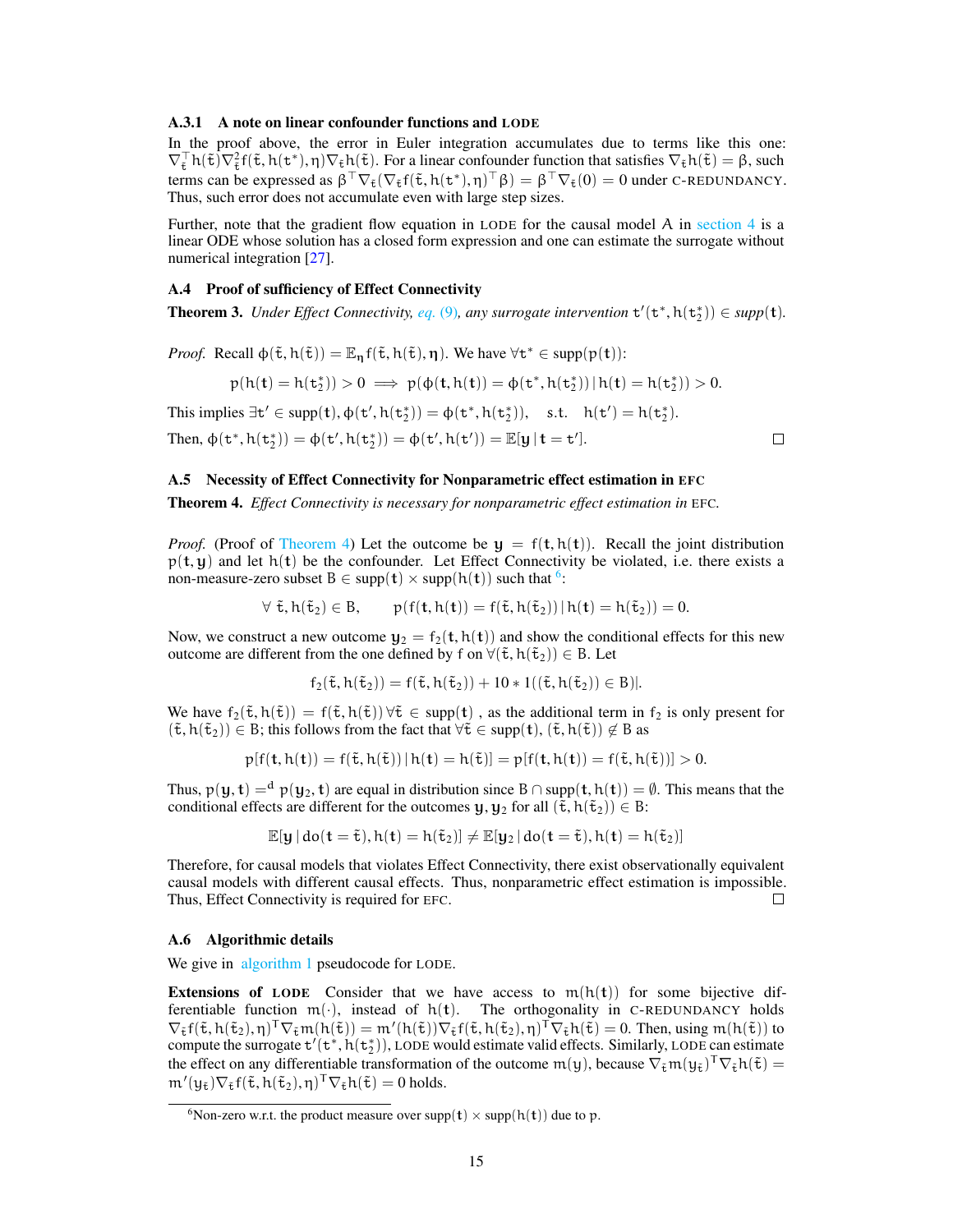Algorithm 1: LODE for  $do(t = t^*)$ 

**Input:** Functional confounder  $h(t)$ ; tolerance  $\epsilon$ 

**Output:** Conditional effects of  $t^*$ ,  $h(t_2^*)$ 

1 Regress y on t and compute  $\hat{f}$  : = arg min<sub>u $\in \mathcal{F}$ </sub>  $\mathbb{E}_{y,t}(y-u(t))^2$ .

2 To estimate effects of  $t^*$ ,  $h(t_2^*)$ , compute the surrogate intervention  $t'(t^*, h(t_2^*))$  by Euler integrating the gradient flow equation, initialized at  $\tilde{\tau} = t^*$ , until  $(h(\tilde{t}_s) - h(t_2^*))^2 < \epsilon$ .

<span id="page-15-0"></span>
$$
\frac{\mathrm{d} \tilde{\mathtt{t}}(s)}{\mathrm{d} s} = \nabla_{\tilde{\mathtt{t}}} (h(\tilde{\mathtt{t}}_s) - h(\mathtt{t}^*_2))^2,
$$

3 Return  $\hat{f}(t'(t^*, h(t^*_2)));$ 

## <span id="page-15-1"></span>B Experimental Details

### B.1 Functional confounders in GWAS

Here, we show how  $h(t) = At$  and A reflect the traditional PCA based adjustment in GWAS. Recall population structure acts as a confounder in GWAS. Price et al. [\[19\]](#page-10-1) demonstrated that using the principal components of the normalized genetic relationships matrix adjusts for confounding due to population structure in GWAS. Let the genotype matrix be G with people as rows and SNPs as columns, such that each element is one of  $0, \frac{1}{2}$ , 1, where  $\frac{1}{2}$  and 1 refer to one and two copies of the allele respectively at the position of the SNP. With  $p_s$  as the allele frequency at SNP s [\[28\]](#page-10-18),  $\Phi$  is the genetic relationship matrix whose elements are defined as  $\Phi_{i,j} = \frac{1}{S} \sum_{s=1}^{S} (G_{i,s} - p_s) (G_{j,s} - p_s) / p_s (1 - p_s)$ . Then, Price et al. [\[19\]](#page-10-1) compute the top K (10 suggested) principal components of  $\Phi$  to use as the axes of variation due to the population structure. The eigenvectors of  $\Phi$  are the left eigenvectors of  $\hat{G}$  such that  $\Phi = \hat{G} \hat{G}^{\mathsf{T}}$  which capture independent axes of variation of individuals.

Price et al. [\[19\]](#page-10-1) exploit the idea that if a SNP aligns with some of the axes of variation, this is due to the population structure. These axes of variation are the top K eigenvectors U of  $\phi = \hat{G}\hat{G}^T \approx U\Lambda U^T$ , where  $U \in \mathbb{R}^{N \times K}$ ,  $\Phi \in \mathbb{R}^{N \times N}$  and  $\Lambda \in \mathbb{R}^{K \times K}$ . Here, U are also the left singular vectors of  $\hat{G} \approx U\Sigma V^{T}$  where  $\Sigma \in \mathbb{R}^{K \times K}$  is diagonal, and  $V \in \mathbb{R}^{S \times K}$ . We use  $\approx$  to denote that the chosen K eigenvectors explain the variation due to population structure; what remains are random mutations.

Let the sth SNP be  $\hat{G}_{\cdot,s} \in \mathbb{R}^N$ , which is a column in  $\hat{G}$ . In Price et al. [\[19\]](#page-10-1), population structure in the sth SNP is captured in  $\hat{G}^\top$ , U. In words, projecting the SNP  $\hat{G}$ <sub>; s</sub> onto the axes of variation in individuals gives the population structure between sth SNP and the outcome. This projection  $\hat{G}^{\top}_{\cdot,s}U$  is a row of  $\hat{G}^{\top}U \in \mathbb{R}^{S \times K}$ . In turn,  $\hat{G}^{\top}U \in \mathbb{R}^{S \times K}$  is the population structure in all SNPs. Projecting this population structure onto the genotype of an individual gives the confounding due to population structure amongst the SNPs present in the genotype. With  $G_{j} \in \{0, 1/2, 1\}^S$  as the genotype for an individual j, this projection is  $((\hat{G}^\top U)^\top G_{j,\cdot}).$  However,  $\hat{G}\approx U\Sigma V^\top$  implies that  $\hat{G}^\top U\approx V\Sigma$ . Reflecting this,  $h(t) = \Sigma V^{T}t$  is the functional confounder for an individual t.